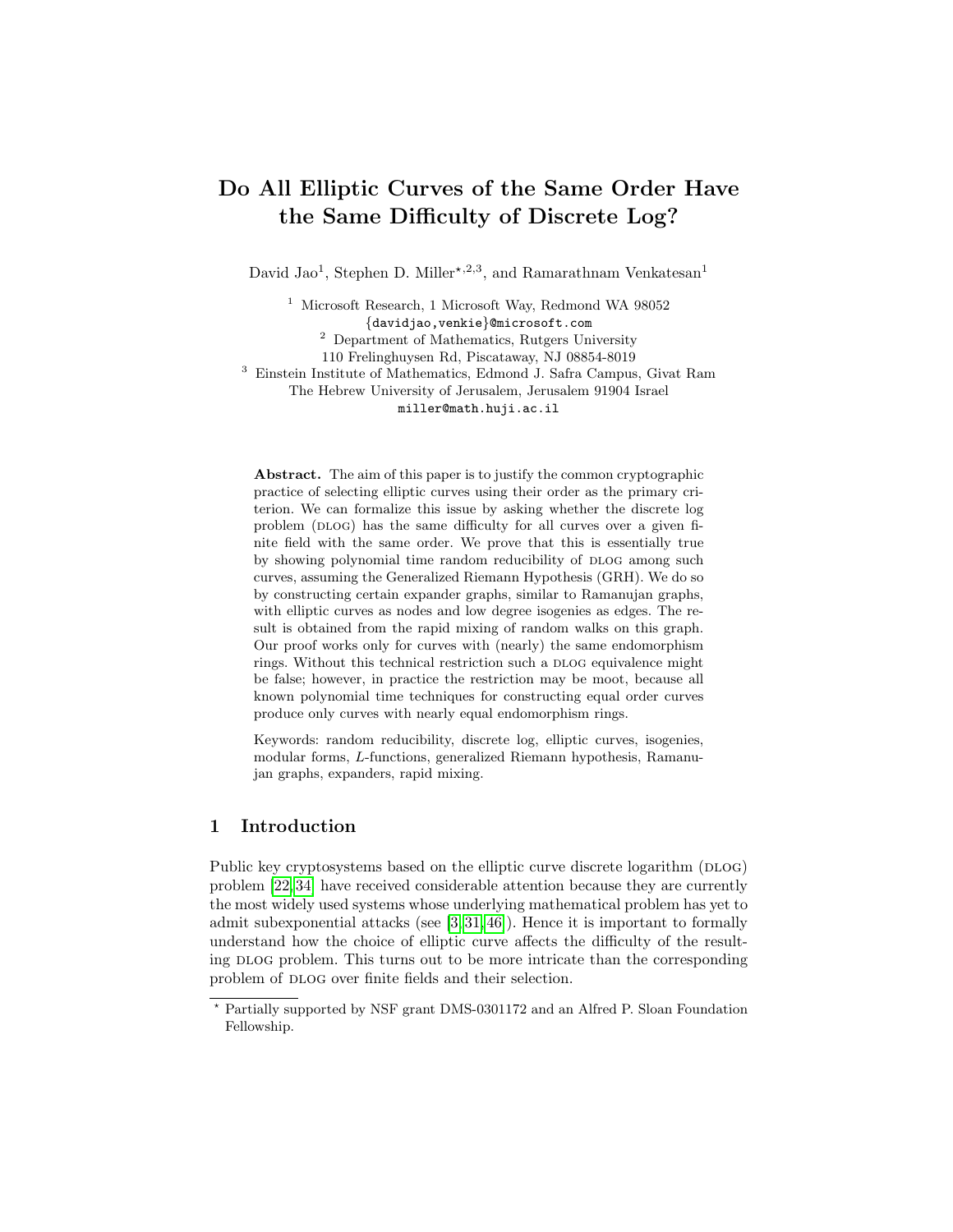To motivate the questions in this paper, we begin with two observations. First, we note that one typically picks an elliptic curve at random, and examines its group order (e.g. to check if it is smooth) to decide whether to keep it, or discard it and pick another one. It is therefore a natural question whether or not DLOG is of the same difficulty on curves over the same field with the same number of points. Indeed, it is a theorem of Tate that curves  $E_1$  and  $E_2$  defined over the same finite field  $\mathbb{F}_q$  have the same number of points if and only if they are isogenous, i.e., there exists a nontrivial algebraic group homomorphism  $\phi: E_1 \to E_2$  between them. If this  $\phi$  is efficiently computable and has a small kernel over  $\mathbb{F}_q$ , we can solve DLOG on  $E_1$ , given a DLOG oracle for  $E_2$ .

Secondly, we recall the observation that DLOG on  $(\mathbb{Z}/p\mathbb{Z})^*$  has *random selfreducibility*: given any efficient algorithm  $A(g^x) = x$  that solves DLOG on a polynomial fraction of inputs, one can solve *any* instance  $y = g^x$  by an expected polynomial number of calls to A with random inputs of the form  $A(g<sup>r</sup>y)$ . Thus, if DLOG on  $(\mathbb{Z}/p\mathbb{Z})^*$  is hard in a sense suitable for cryptography at all (e.g., has no polynomial on average attack), then all but a negligible fraction of instances of DLOG on  $(\mathbb{Z}/p\mathbb{Z})^*$  must necessarily be hard. This result is comforting since for cryptographic use we need the DLOG problem to be hard with overwhelming probability when we pick inputs at random. The same random self-reduction statement also holds true for DLOG on any abelian group, and in particular for  $DLOG$  on a *fixed* elliptic curve. We consider instead the following question: given a polynomial time algorithm to solve DLOG on some positive (or nonnegligible) fraction of isogenous elliptic curves over  $\mathbb{F}_q$ , can we solve DLOG for all curves in the same isogeny class in polynomial time? In this paper we show that the answer to this question is essentially yes, by proving (assuming GRH) the mixing properties of random walks of isogenies on elliptic curves. It follows that if DLOG is hard at all in an isogeny class, then DLOG is hard for all but a negligible fraction of elliptic curves in that isogeny class. This result therefore justifies, in an average case sense, the cryptographic practice of selecting curves at random within an isogeny class.

# <span id="page-1-0"></span>1.1 Summary of our results

The conventional wisdom is that if two elliptic curves over the same finite field have the same order, then their discrete logarithm problems are equally hard. Indeed, this philosophy is embodied in the way one picks curves in practice. However, such a widely relied upon assertion merits formal justification. Our work shows that this simplified belief is essentially true for all elliptic curves which are constructible using present techniques, but with an important qualification which we shall now describe.

<span id="page-1-1"></span>Specifically, let  $S_{N,q}$  denote the set of elliptic curves defined over a given finite field  $\mathbb{F}_q$ , up to  $\overline{\mathbb{F}}_q^2$ -isomorphism, that have the same order N over  $\mathbb{F}_q$ . We split  $S_{N,q}$  into levels (as in Kohel [\[23\]](#page-16-1)), where each level represents all elliptic curves having a particular endomorphism ring over  $\overline{\mathbb{F}}_q$ . The curves in each level form the vertices of an isogeny graph [\[10,](#page-16-2) [11,](#page-16-3) [33\]](#page-17-3), whose edges represent prime degree isogenies between curves of degree less than some specified bound m.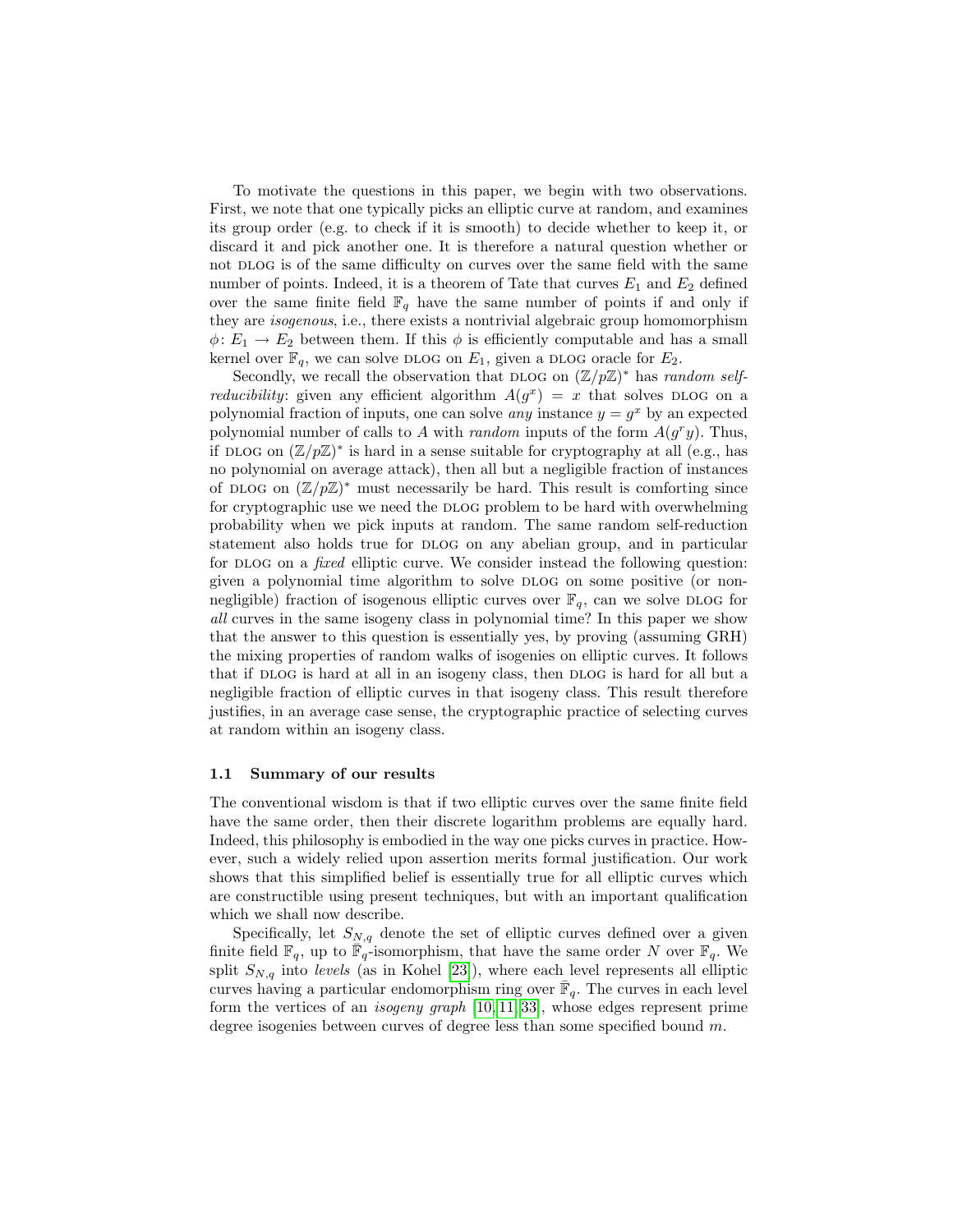**Theorem 1.1.** (Assuming GRH) There exists a polynomial  $p(x)$ , independent of N and q, such that for  $m = p(\log q)$  the isogeny graph G on each level is an expander graph, in the sense that any random walk on G will reach a subset of size h with probability at least  $\frac{h}{2|G|}$  after polylog(q) steps (where the implicit polynomial is again independent of  $N$  and  $q$ ).

<span id="page-2-0"></span>Corollary 1.2 (Assuming GRH) The DLOG problem on elliptic curves is random reducible in the following sense: given any algorithm  $A$  that solves DLOG on some fixed positive proportion of curves in fixed level, one can probabilistically solve DLOG on any given curve in that same level with  $\text{polylog}(q)$  expected queries to A with random inputs.

The proofs are given at the end of Section [4.](#page-9-0) These results constitute the first formulation of a polynomial time random reducibility result for the elliptic curve DLOG problem which is general enough to apply to typical curves that one ordinarily encounters in practice. An essential tool in our proof is the nearly Ramanujan property of Section [3,](#page-7-0) which we use to prove the expansion properties of our isogeny graphs. The expansion property in turn allows us to prove the rapid mixing of random walks given by compositions of small degree isogenies within a fixed level. Our method uses GRH to prove eigenvalue separation for these graphs, and provides a new technique for constructing expander graphs.

The results stated above concern a fixed level. One might therefore object that our work does not adequately address the issue of DLOG reduction in the case where two isogenous elliptic curves belong to different levels. If an attack is balanced, i.e., successful on each level on a polynomial fraction of curves, then our results apply. However, if only unbalanced attacks exist, then a more general equivalence may be false for more fundamental reasons. Nevertheless, at present this omission is not of much practical importance. First of all, most random curves over  $\mathbb{F}_q$  belong to sets  $S_{N,q}$  consisting of only one level (see Section [6\)](#page-14-0); for example, in Figure [1,](#page-3-0) we find that 10 out of the 11 randomly generated curves appearing in international standards documents have only one level. Second, if the endomorphism rings corresponding to two levels have conductors whose prime factorizations differ by quantities which are polynomially smooth, then one can use the algorithms of [\[11,](#page-16-3) [23\]](#page-16-1) to navigate to a common level in polynomial time, and then apply Corollary  $1.2$  within that level to conclude that  $DLOG$ is polynomial-time random reducible between the two levels. This situation always arises in practice, because no polynomial time algorithm is known which even produces a pair of curves lying on levels whose conductor difference is not polynomially smooth. It is an open problem if such an algorithm exists.

Our use of random walks to reach large subsets of the isogeny graph is crucial, since constructing an isogeny between two specific curves<sup>[4](#page-2-1)</sup> is believed to be inherently hard, whereas constructing an isogeny from a fixed curve to a subset

<span id="page-2-1"></span><sup>&</sup>lt;sup>4</sup> If one uses polynomial size circuits (i.e., polynomial time algorithms with exponential time pre-processing) for reductions, then one can relate DLOG on two given curves. This claim follows using the smallness of diameter of our graphs and the smoothness of the degrees of isogenies involved. We omit the details.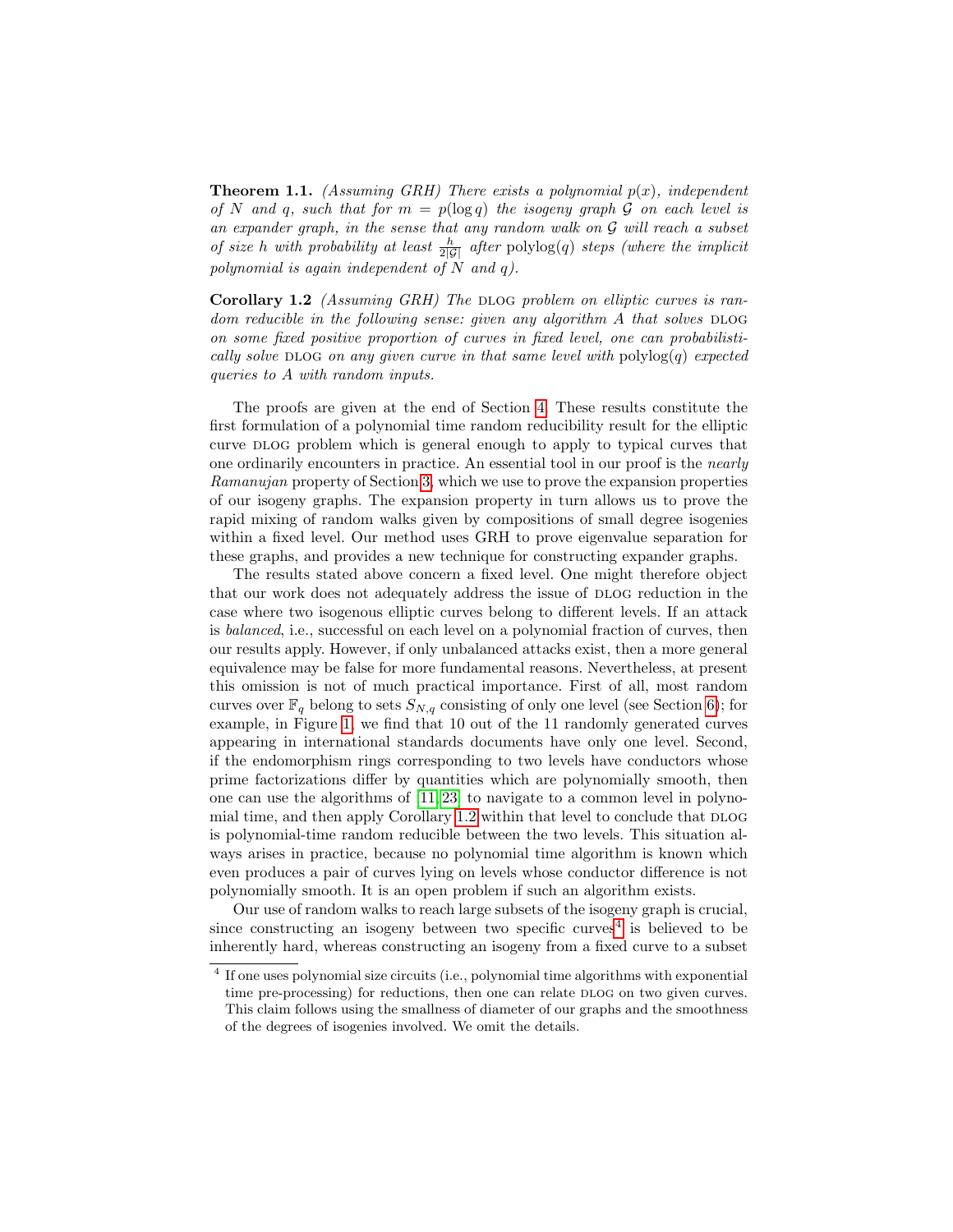| Curve                                 | (maximal conductor gap in isogeny class) $ P(c_{\pi}) $<br>$\mathbf{c}_{\pi}$ | largest prime factor of $c_{\pi}$<br>$=$ |
|---------------------------------------|-------------------------------------------------------------------------------|------------------------------------------|
| NIST P-192                            |                                                                               |                                          |
| <b>NIST P-256</b>                     | 3                                                                             | з                                        |
| <b>NIST P-384</b>                     |                                                                               |                                          |
| <b>NIST P-521</b>                     |                                                                               |                                          |
| <b>NIST K-163</b>                     | $45641 \cdot 82153 \cdot 56498081 \cdot P(c_{\pi})$                           | 86110311                                 |
| NIST K-233                            | $5610641 \cdot 85310626991 \cdot P(c_{\pi})$                                  | 150532234816721999                       |
| NIST K-283                            | $1697 \cdot 162254089 \cdot P(c_{\pi})$                                       | 1779143207551652584836995286271          |
| NIST K-409                            | $21262439877311 \cdot 22431439539154506863 \cdot P(c_{\pi})$                  | 57030553306655053533734286593            |
|                                       |                                                                               | 9021184135396238924389891 (contd)        |
| <b>NIST K-571</b>                     | 3952463 $P(c_{\pi})$                                                          | 9451926768145189936450898(contd)         |
|                                       |                                                                               | 07769277009849103733654828039            |
| NIST B-163                            |                                                                               |                                          |
| NIST B-233                            |                                                                               |                                          |
| NIST B-283                            |                                                                               |                                          |
| <b>NIST B-409</b>                     |                                                                               |                                          |
| NIST B-571                            |                                                                               |                                          |
| IPSec $3^{rd}$ OG, $F_{2155}$         |                                                                               |                                          |
| IPSec $4^{th}\overline{OG}, F_{2185}$ |                                                                               |                                          |

<span id="page-3-0"></span>Fig. 1. A table of curves recommended as international standards [\[16,](#page-16-4) [36\]](#page-17-4). Note that the value of  $c_{\pi}$  for each of the standards curves is small (at most 3), except for the curves in the NIST K (Koblitz curve) family. These phenomena are to be expected and are explained in Section [6.](#page-14-0) Any curve with  $c_{\pi} = 1$  has the property that its isogeny class consists of only one level. It follows from the results of Section [1.1](#page-1-0) that randomly generated elliptic curves with  $c_{\pi} = 1$  (or, more generally, with smooth  $c_{\pi}$ ) will have discrete logarithm problems of typical difficulty amongst all elliptic curves in their isogeny class.

constituting a positive (or polynomial) fraction of the isogeny graph is proved in this paper to be easy. Kohel [\[23\]](#page-16-1) and Galbraith [\[11\]](#page-16-3) present exponential time algorithms (and thus exponential time reductions) for navigating between two nodes in the isogeny graph, some of which are based on random walk heuristics which we prove here rigorously. Subsequent papers on Weil descent attacks [\[12,](#page-16-5) [32\]](#page-17-5) and elliptic curve trapdoor systems [\[45\]](#page-17-6) also use isogeny random walks in order to extend the GHS Weil descent attack [\[13\]](#page-16-6) to elliptic curves which are not themselves directly vulnerable to the GHS attack. Our work does not imply any changes to the deductions of these papers, since they also rely on the above heuristic assumptions involving exponentially long random walks. In our case, we achieve polynomial time instead of exponential time reductions; this is possible since we keep one curve fixed, and random reducibility requires only that the other curve be randomly distributed.

# <span id="page-3-1"></span>2 Preliminaries

Let  $E_1$  and  $E_2$  be elliptic curves defined over a finite field  $\mathbb{F}_q$  of characteristic p. An isogeny  $\phi: E_1 \to E_2$  defined over  $\mathbb{F}_q$  is a non-constant rational map defined over  $\mathbb{F}_q$  which is also a group homomorphism from  $E_1(\mathbb{F}_q)$  to  $E_2(\mathbb{F}_q)$  [\[42,](#page-17-7) §III.4]. The degree of an isogeny is its degree as a rational map. For any elliptic curve  $E: y^2 + a_1xy + a_3y = x^3 + a_2x^2 + a_4x + a_6$  defined over  $\mathbb{F}_q$ , the Frobenius endomorphism is the isogeny  $\pi: E \to E$  of degree q given by the equation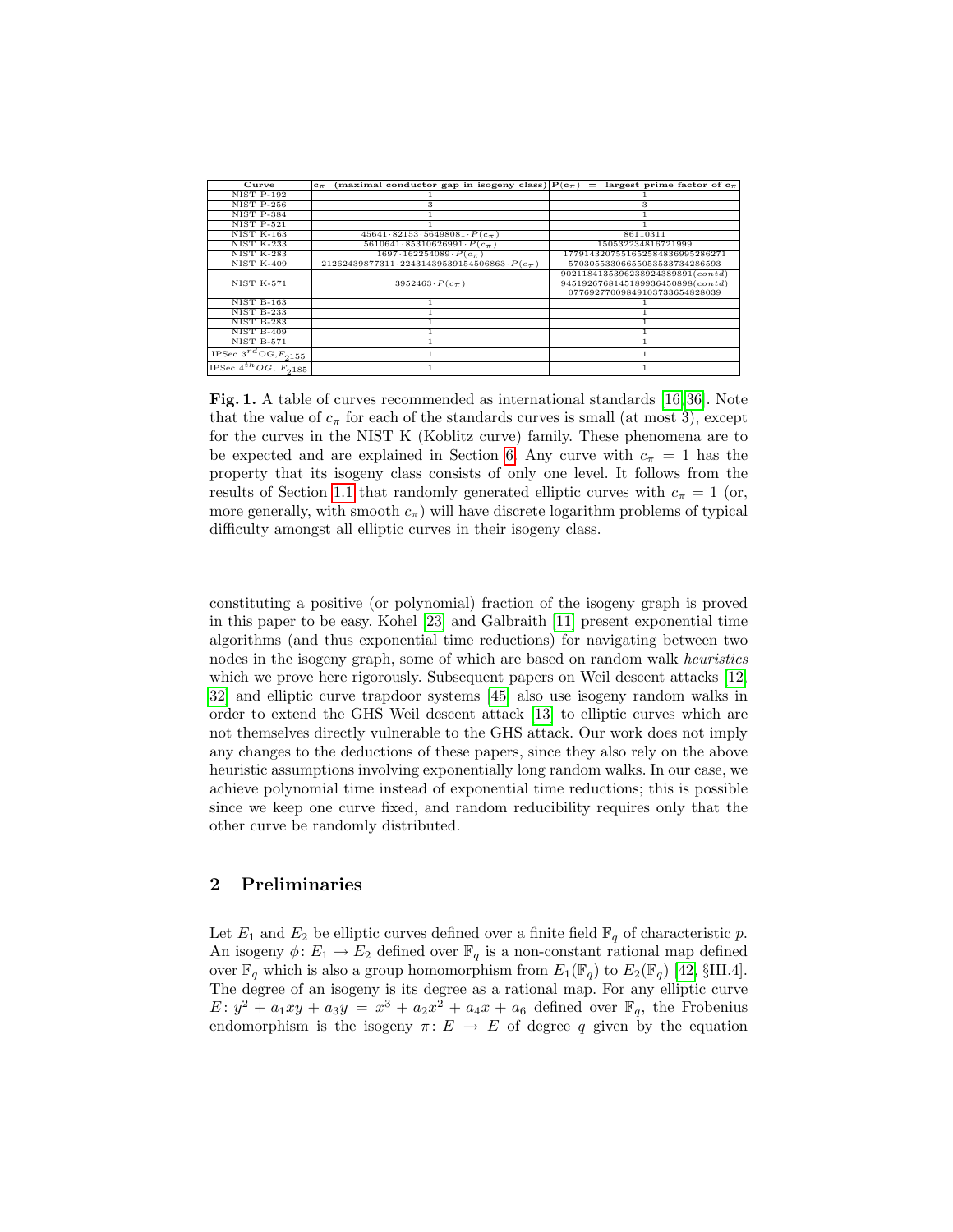$\pi(x, y) = (x^q, y^q)$ . It satisfies the equation

$$
\pi^2 - \text{Trace}(E)\pi + q = 0,
$$

where  $Trace(E) = q + 1 - \#E(\mathbb{F}_q)$  is the trace of the Frobenius endomorphism of E over  $\mathbb{F}_q$ . The polynomial  $p(X) := X^2 - \text{Trace}(E)X + q$  is called the characteristic polynomial of E.

An endomorphism of E is an isogeny  $E \to E$  defined over the algebraic closure  $\overline{\mathbb{F}}_q$  of  $\mathbb{F}_q$ . The set of endomorphisms of E together with the zero map forms a ring under the operations of pointwise addition and composition; this ring is called the endomorphism ring of E and denoted  $\text{End}(E)$ . The ring  $\text{End}(E)$ is isomorphic either to an order in a quaternion algebra or to an order in an imaginary quadratic field [\[42,](#page-17-7) V.3.1]; in the first case we say  $E$  is supersingular and in the second case we say  $E$  is ordinary. In the latter situation, the Frobenius endomorphism  $\pi$  can be regarded as an algebraic integer which is a root of the characteristic polynomial.

Two elliptic curves  $E_1$  and  $E_2$  defined over  $\mathbb{F}_q$  are said to be isogenous over  $\mathbb{F}_q$  if there exists an isogeny  $\phi: E_1 \to E_2$  defined over  $\mathbb{F}_q$ . A theorem of Tate states that two curves  $E_1$  and  $E_2$  are isogenous over  $\mathbb{F}_q$  if and only if  $\#E_1(\mathbb{F}_q)$  =  $\#E_2(\mathbb{F}_q)$  [\[43,](#page-17-8) §3]. Since every isogeny has a dual isogeny [\[42,](#page-17-7) III.6.1], the property of being isogenous over  $\mathbb{F}_q$  is an equivalence relation on the finite set of  $\mathbb{F}_q$ . isomorphism classes of elliptic curves defined over  $\mathbb{F}_q$ . We define an isogeny class to be an equivalence class of elliptic curves, up to  $\mathbb{F}_q$ -isomorphism, under this equivalence relation; the set  $S_{N,q}$  of Section [1.1](#page-1-0) is thus equal to the isogeny class of elliptic curves over  $\mathbb{F}_q$  having cardinality N.

Curves in the same isogeny class are either all supersingular or all ordinary. We assume for the remainder of this paper that we are in the **ordinary case**, which is the more interesting case from the point of view of cryptography in light of the MOV attack [\[30\]](#page-16-7). Theorem [1.1](#page-1-1) in the supersingular case was essentially known earlier by results of Pizer [\[37,](#page-17-9) [38\]](#page-17-10), and a proof has been included for completeness in Appendix [A.](#page-17-11)

The following theorem describes the structure of elliptic curves within an isogeny class from the point of view of their endomorphism rings.

**Theorem 2.1.** Let E and E' be ordinary elliptic curves defined over  $\mathbb{F}_q$  which are isogenous over  $\mathbb{F}_q$ . Let K denote the imaginary quadratic field containing End(E), and write  $\mathcal{O}_K$  for the maximal order (i.e., ring of integers) of K.

- 1. The order  $\text{End}(E)$  satisfies the property  $\mathbb{Z}[\pi] \subset \text{End}(E) \subset \mathcal{O}_K$ .
- 2. The order  $\text{End}(E')$  also satisfies  $\text{End}(E') \subset K$  and  $\mathbb{Z}[\pi] \subseteq \text{End}(E') \subseteq \mathcal{O}_K$ .
- 3. The following are equivalent:
	- (a)  $\text{End}(E) = \text{End}(E').$
	- (b) There exist two isogenies  $\phi: E \to E'$  and  $\psi: E \to E'$  of relatively prime degree, both defined over  $\mathbb{F}_q$ .
	- (c)  $[\mathcal{O}_K : \text{End}(E)] = [\mathcal{O}_K : \text{End}(E')].$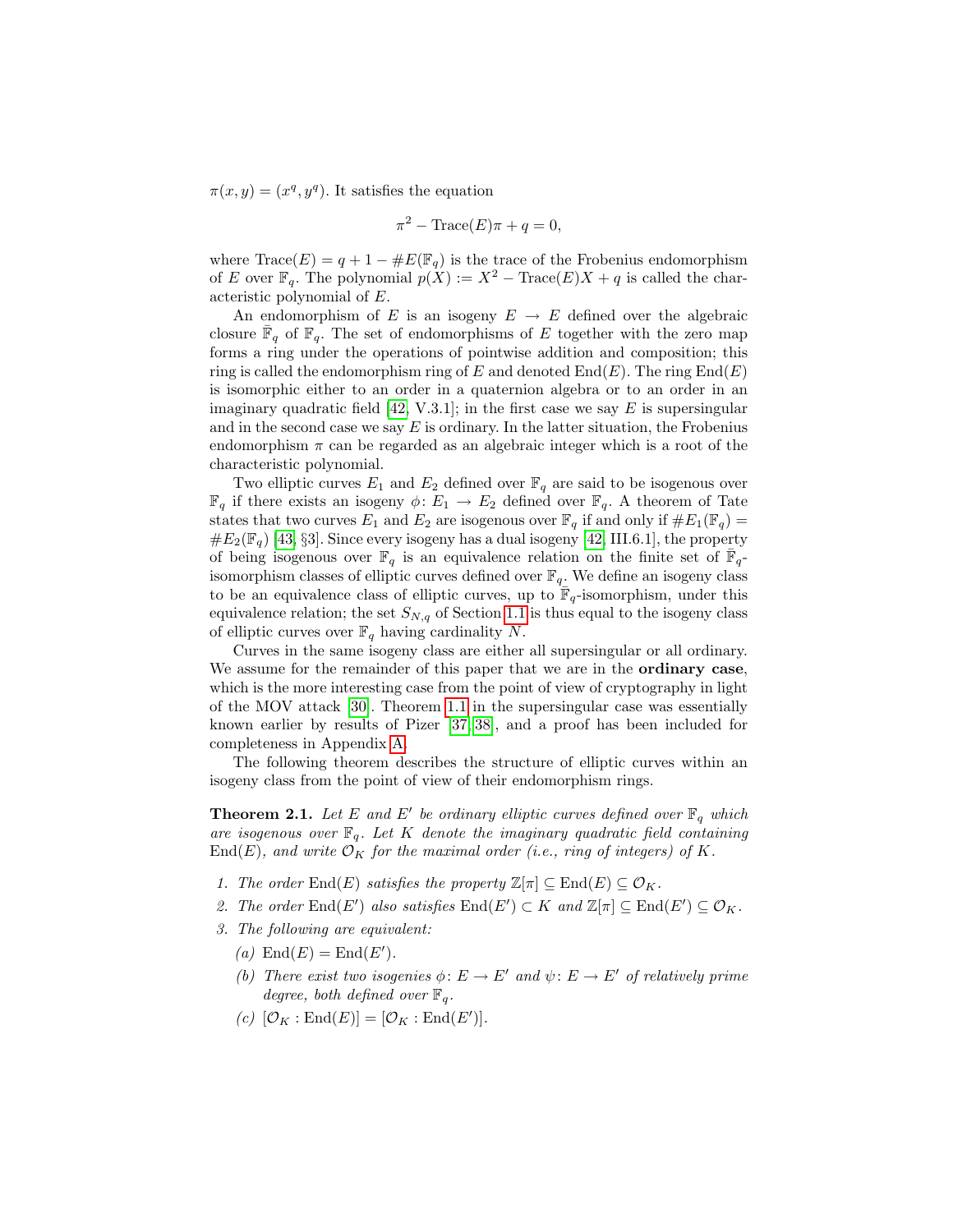(d)  $[\text{End}(E) : \mathbb{Z}[\pi]] = [\text{End}(E') : \mathbb{Z}[\pi]].$ 

- 4. Let  $\phi: E \to E'$  be an isogeny from E to E' of prime degree  $\ell$ , defined over  $\mathbb{F}_q$ . Then either  $\text{End}(E)$  contains  $\text{End}(E')$  or  $\text{End}(E')$  contains  $\text{End}(E)$ , and the index of the smaller in the larger divides  $\ell$ .
- 5. Suppose  $\ell$  is a prime that divides one of  $[O_K:End(E)]$  and  $[O_K:End(E')],$ but not the other. Then every isogeny  $\phi: E \to E'$  defined over  $\mathbb{F}_q$  has degree equal to a multiple of  $\ell$ .

Proof. [\[23,](#page-16-1) §4.2].

For any order  $\mathcal{O} \subseteq \mathcal{O}_K$ , the conductor of  $\mathcal{O}$  is defined to be the integer  $[O_K: \mathcal{O}]$ . The field K is called the CM field of E. We write  $c_E$  for the conductor of End(E) and  $c_{\pi}$  for the conductor of  $\mathbb{Z}[\pi]$ . Note that this is not the same thing as the arithmetic conductor of an elliptic curve [\[42,](#page-17-7) §C.16], nor is it related to the conductance of an expander graph [\[21\]](#page-16-8). It follows from [\[4,](#page-15-1) (7.2) and (7.3)] that End(E) =  $\mathbb{Z} + c_E \mathcal{O}_K$  and  $D = c_E^2 d_K$ , where D (respectively,  $d_K$ ) is the discriminant of the order  $\text{End}(E)$  (respectively,  $\mathcal{O}_K$ ). Furthermore, the characteristic polynomial  $p(X)$  has discriminant  $d_{\pi} = \text{disc}(p(X)) = \text{Trace}(E)^2 4q = \text{disc}(\mathbb{Z}[\pi]) = c_{\pi}^2 d_K$ , with  $c_{\pi} = c_E \cdot [\text{End}(E) : \mathbb{Z}[\pi]].$ 

Following [\[10\]](#page-16-2) and [\[11\]](#page-16-3), we say that an isogeny  $\phi: E \to E'$  of prime degree  $\ell$  defined over  $\mathbb{F}_q$  is "down" if  $[\text{End}(E) : \text{End}(E')] = \ell$ , "up" if  $[\text{End}(E')]$ :  $\text{End}(E) = \ell$ , and "horizontal" if  $\text{End}(E) = \text{End}(E)$ . The following theorem classifies the number of degree  $\ell$  isogenies of each type in terms of the Legendre symbol  $\left(\frac{D}{\ell}\right)$ .

<span id="page-5-0"></span>**Theorem 2.2.** Let E be an ordinary elliptic curve over  $\mathbb{F}_q$ , with endomorphism ring  $\text{End}(E)$  of discriminant D. Let  $\ell$  be a prime different from the characteristic of  $\mathbb{F}_q$ .

- $-$  Assume  $\ell \nmid c_E.$  Then there are exactly  $1 + (\frac{D}{\ell})$  horizontal isogenies  $\phi \colon E \to E'$ of degree  $\ell$ .
	- If  $\ell \nmid c_{\pi}$ , there are no other isogenies  $E \to E'$  of degree  $\ell$  over  $\mathbb{F}_q$ .
	- If  $\ell \mid c_{\pi}$ , there are  $\ell \left(\frac{D}{\ell}\right)$  down isogenies of degree  $\ell$ .

– Assume  $\ell \mid c_E$ . Then there is one up isogeny  $E \to E'$  of degree  $\ell$ .

- If  $\ell \nmid \frac{c_{\pi}}{c_E}$ , there are no other isogenies  $E \to E'$  of degree  $\ell$  over  $\mathbb{F}_q$ .
- If  $\ell \mid \frac{c_{\pi}}{c_E}$ , there are  $\ell$  down isogenies of degree  $\ell$ .

*Proof.* [\[10,](#page-16-2) §2.1] or [\[11,](#page-16-3) §11.5].

It follows that the maximal conductor difference between levels in an isogeny class is achieved between a curve at the top level (with  $End(E) = \mathcal{O}_K$ ) and a curve at the bottom level (with  $\text{End}(E) = \mathbb{Z}[\pi]).$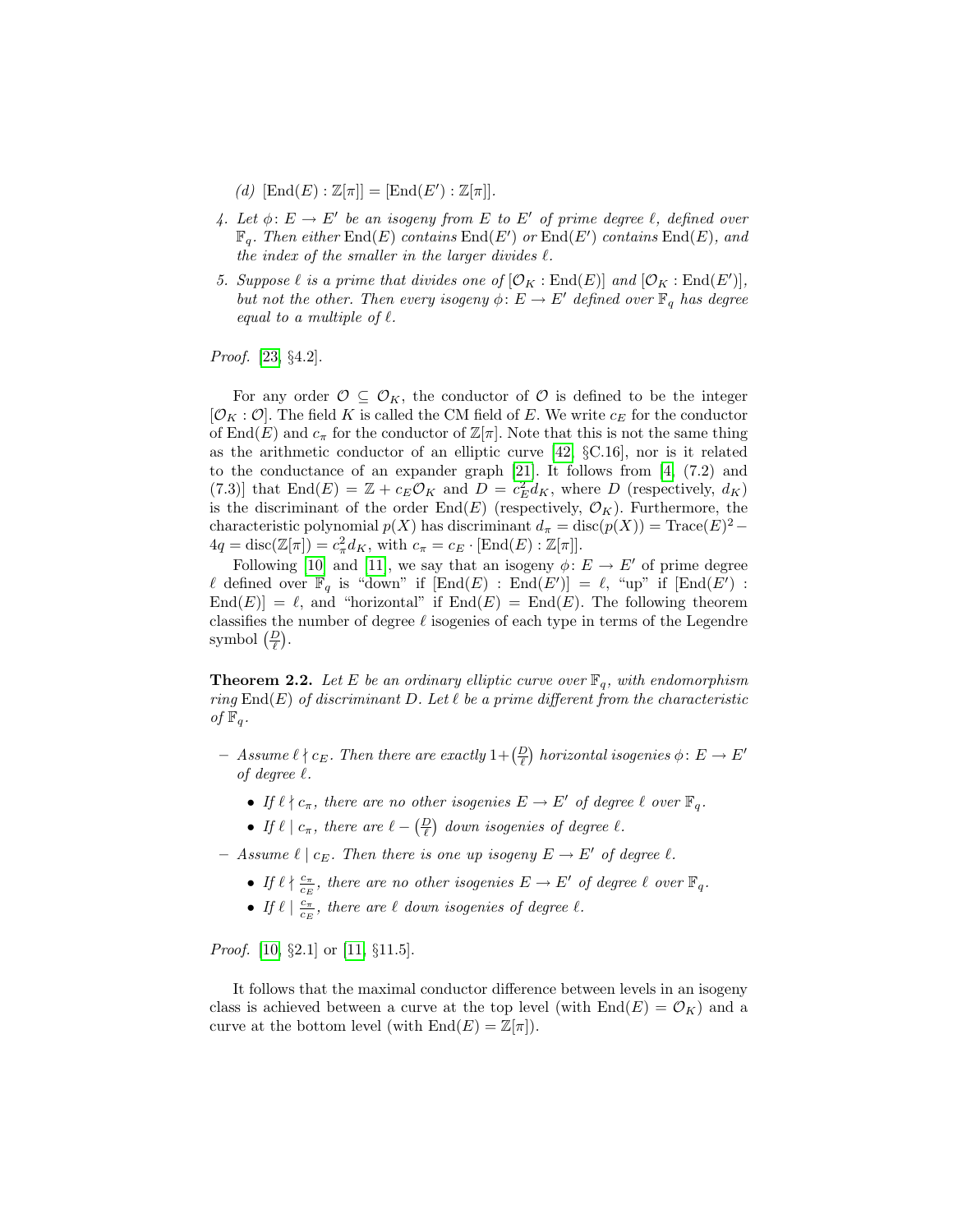#### <span id="page-6-0"></span>2.1 Isogeny Graphs

We define two curves  $E_1$  and  $E_2$  in an isogeny class  $S_{N,q}$  to have the same level if  $\text{End}(E_1) = \text{End}(E_2)$ . An *isogeny graph* is a graph whose nodes consist of all elements in  $S_{N,q}$  belonging to a fixed level. Note that a horizontal isogeny always goes between two curves of the same level; likewise, an up isogeny enlarges the size of the endomorphism ring and a down isogeny reduces the size. Since there are fewer elliptic curves at higher levels than at lower levels, the collection of isogeny graphs under the level interpretation visually resembles a "pyramid" or a "volcano" [\[10\]](#page-16-2), with up isogenies ascending the structure and down isogenies descending.

As in [\[15,](#page-16-9) Prop. 2.3], we define two isogenies  $\phi: E_1 \to E_2$  and  $\phi': E_1 \to E_2$ to be equivalent if there exists an automorphism  $\alpha \in Aut(E_2)$  (i.e., an invertible endomorphism) such that  $\phi' = \alpha \phi$ . The edges of the graph consist of equivalence classes of isogenies over  $\mathbb{F}_q$  between elliptic curve representatives of nodes in the graph, which have prime degree less than the bound  $(\log q)^{2+\delta}$  for some fixed constant  $\delta > 0$ . The degree bound must be small enough to permit the isogenies to be computed, but large enough to allow the graph to be connected and to have the rapid mixing properties that we want. We will show in Section [4](#page-9-0) that there exists a constant  $\delta > 0$  for which a bound of  $(\log q)^{2+\delta}$  satisfies all the requirements, provided that we restrict the isogenies to a single level.

Accordingly, fix a level of the isogeny class, and let  $End(E) = \mathcal{O}$  be the common endomorphism ring of all of the elliptic curves in this level. Denote by G the regular graph whose vertices are elements of  $S_{N,q}$  with endomorphism ring O, and whose edges are equivalence classes of horizontal isogenies defined over  $\mathbb{F}_q$  of prime degree  $\leq (\log q)^{2+\delta}$ . By standard facts from the theory of complex multiplication [\[4,](#page-15-1) §10], each invertible ideal  $\mathfrak{a} \subset \mathcal{O}$  produces an elliptic curve  $\mathbb{C}/\mathfrak{a}$ defined over some number field  $L \subset \mathbb{C}$  (called the ring class field of  $\mathcal{O}$ ) [\[4,](#page-15-1) §11]. The curve  $\mathbb{C}/\mathfrak{a}$  has complex multiplication by  $\mathcal{O}$ , and two different ideals yield isomorphic curves if and only if they belong to the same ideal class. Likewise, each invertible ideal  $\mathfrak{b} \subset \mathcal{O}$  defines an isogeny  $\mathbb{C}/\mathfrak{a} \to \mathbb{C}/\mathfrak{ab}^{-1}$ , and the degree of this isogeny is the norm  $N(\mathfrak{b})$  of the ideal  $\mathfrak{b}$ . Moreover, for any prime ideal  $\mathfrak{P}$  in L lying over p, the reductions mod  $\mathfrak P$  of the above elliptic curves and isogenies are defined over  $\mathbb{F}_q$ , and every elliptic curve and every horizontal isogeny in  $\mathcal G$  arises in this way (see [\[11,](#page-16-3)  $\S3$ ] for the  $p > 3$  case, and [\[12\]](#page-16-5) for the small characteristic case). Therefore, the isogeny graph  $G$  is isomorphic to the corresponding graph H whose nodes are elliptic curves  $\mathbb{C}/\mathfrak{a}$  with complex multiplication by  $\mathcal{O}$ , and whose edges are complex analytic isogenies represented by ideals  $\mathfrak{b} \subset \mathcal{O}$  and subject to the same degree bound as before. This isomorphism preserves the degrees of isogenies, in the sense that the degree of any isogeny in  $\mathcal G$  is equal to the norm of its corresponding ideal  $\mathfrak b$  in  $\mathcal H$ .

The graph  $H$  has an alternate description as a Cayley graph on the ideal class group  $Cl(\mathcal{O})$  of  $\mathcal{O}$ . Indeed, each node of  $\mathcal{H}$  is an ideal class of  $\mathcal{O}$ , and two ideal classes  $[\mathfrak{a}_1]$  and  $[\mathfrak{a}_2]$  are connected by an edge if and only if there exists a prime ideal b of norm  $\leq (\log q)^{2+\delta}$  such that  $[\mathfrak{a}_1 \mathfrak{b}] = [\mathfrak{a}_2]$ . Therefore, the graph H (and hence the graph G) is isomorphic to the Cayley graph of the group  $Cl(O)$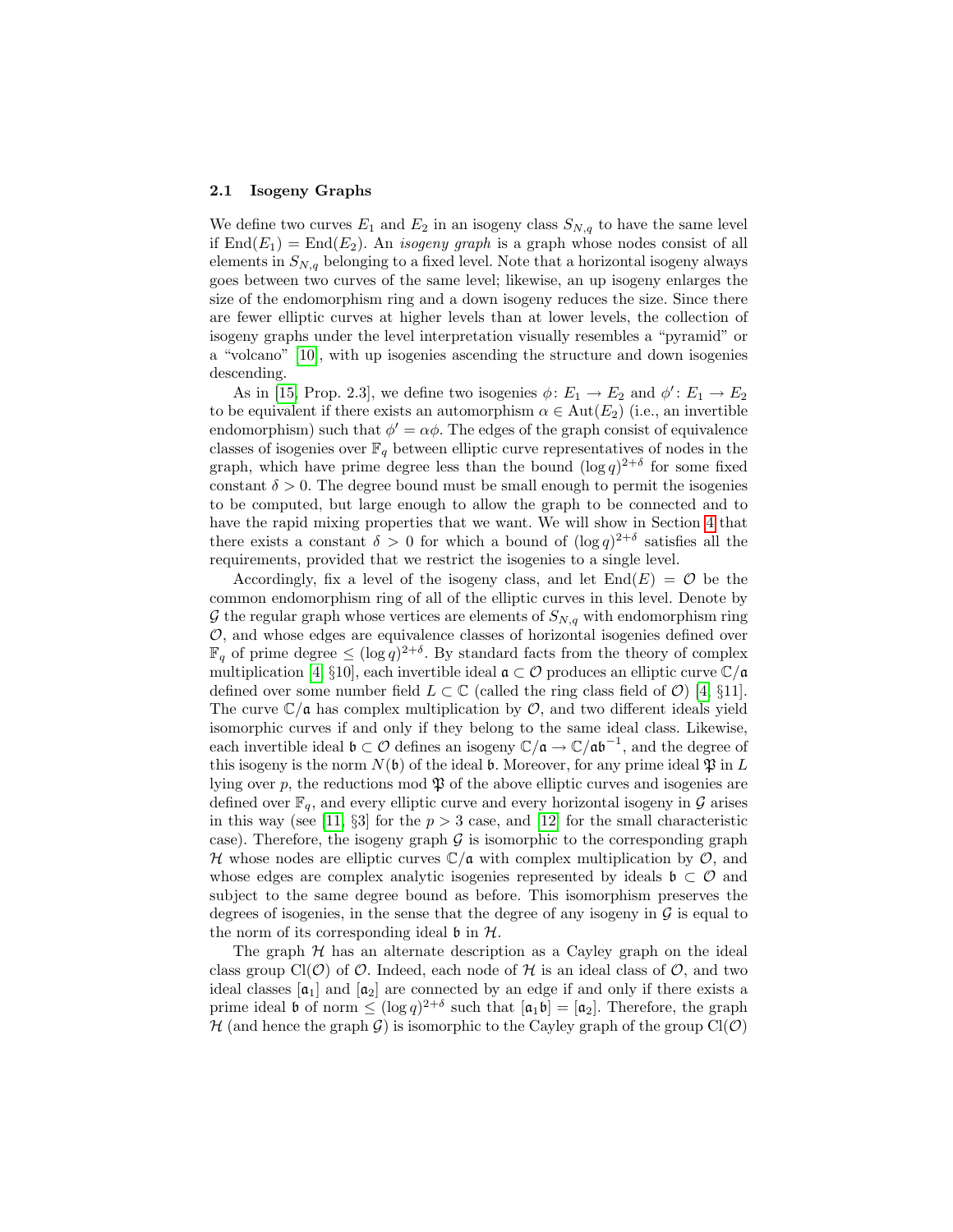with respect to the generators  $[\mathfrak{b}] \in \mathrm{Cl}(\mathcal{O})$ , as  $\mathfrak{b}$  ranges over all prime ideals of  $\mathcal{O}$  of norm  $\leq (\log q)^{2+\delta}$ .

Remark 2.1. The isogeny graph  $G$  consists of objects defined over the finite field  $\mathbb{F}_q$ , whereas the objects in the graph H are defined over the number field L. One passes from H to G by taking reductions mod  $\mathfrak{P}$ , and from G to H by using Deuring's Lifting Theorem [\[8,](#page-15-2) [11,](#page-16-3) [24\]](#page-16-10). There is no known polynomial time or even subexponential time algorithm for computing the isomorphism between G and  $\mathcal{H}$  [\[11,](#page-16-3) §3]. For our purposes, such an explicit algorithm is not necessary, since we only use the complex analytic theory to prove abstract graph-theoretic properties of  $\mathcal{G}$ .

Remark 2.2. The isogeny graph  $G$  is typically a symmetric graph, since each isogeny  $\phi$  has a unique dual isogeny  $\phi: E_2 \to E_1$  of the same degree as  $\phi$  in the opposite direction [\[42,](#page-17-7)  $\S$ III.6]. (From the viewpoint of  $H$ , an isogeny represented by an ideal  $\mathfrak{b} \subset \mathcal{O}$  has its dual isogeny represented simply by the complex conjugate  $\mathfrak{b}$ .) However, the definition of equivalence of isogenies from [\[15\]](#page-16-9) given in [2.1](#page-6-0) contains a subtle asymmetry which can sometimes render the graph  $\mathcal G$  asymmet-ric in the supersingular case (Appendix [A\)](#page-17-11). Namely, if  $Aut(E_1)$  is not equal to Aut $(E_2)$ , then two isogenies  $E_1 \rightarrow E_2$  can sometimes be equivalent even when their dual isogenies are not. For ordinary elliptic curves within a common level, the equation  $\text{End}(E_1) = \text{End}(E_2)$  automatically implies  $\text{Aut}(E_1) = \text{Aut}(E_2)$ , so the graph  $\mathcal G$  is always symmetric in this case. Hence, we may regard  $\mathcal G$  as undirected and apply known results about undirected expander graphs (as in the following section) to  $\mathcal{G}$ .

## <span id="page-7-0"></span>3 Expander Graphs

Let  $G = (\mathcal{V}, E)$  be a finite graph on h vertices V with undirected edges  $\mathcal{E}$ . Suppose G is a regular graph of degree  $k$ , i.e., exactly k edges meet at each vertex. Given a labeling of the vertices  $V = \{v_1, \ldots, v_h\}$ , the adjacency matrix of G is the symmetric  $h \times h$  matrix A whose ij-th entry  $A_{ij} = 1$  if an edge exists between  $v_i$  and  $v_j$ , and 0 otherwise.

It is convenient to identify functions on  $V$  with vectors in  $\mathbb{R}^h$  via this labeling, and therefore also think of A as a self-adjoint operator on  $L^2(V)$ . All of the eigenvalues of A satisfy the bound  $|\lambda| \leq k$ . Constant vectors are eigenfunctions of  $A$  with eigenvalue  $k$ , which for obvious reasons is called the trivial eigenvalue  $\lambda_{\text{triv}}$ . A family of such graphs G with  $h \to \infty$  is said to be a sequence of expander graphs if all other eigenvalues of their adjacency matrices are bounded away from  $\lambda_{\text{triv}} = k$  by a fixed amount.<sup>[5](#page-7-1)</sup> In particular, no other eigenvalue is equal to k; this implies the graph is connected. A Ramanujan graph  $[29]$  is a special type of expander which has  $|\lambda| \leq 2\sqrt{k-1}$  for any nontrivial eigenvalue

<span id="page-7-1"></span> $5$  Expansion is usually phrased in terms of the number of neighbors of subsets of  $G$ , but the spectral condition here is equivalent for  $k$ -regular graphs and also more useful for our purposes.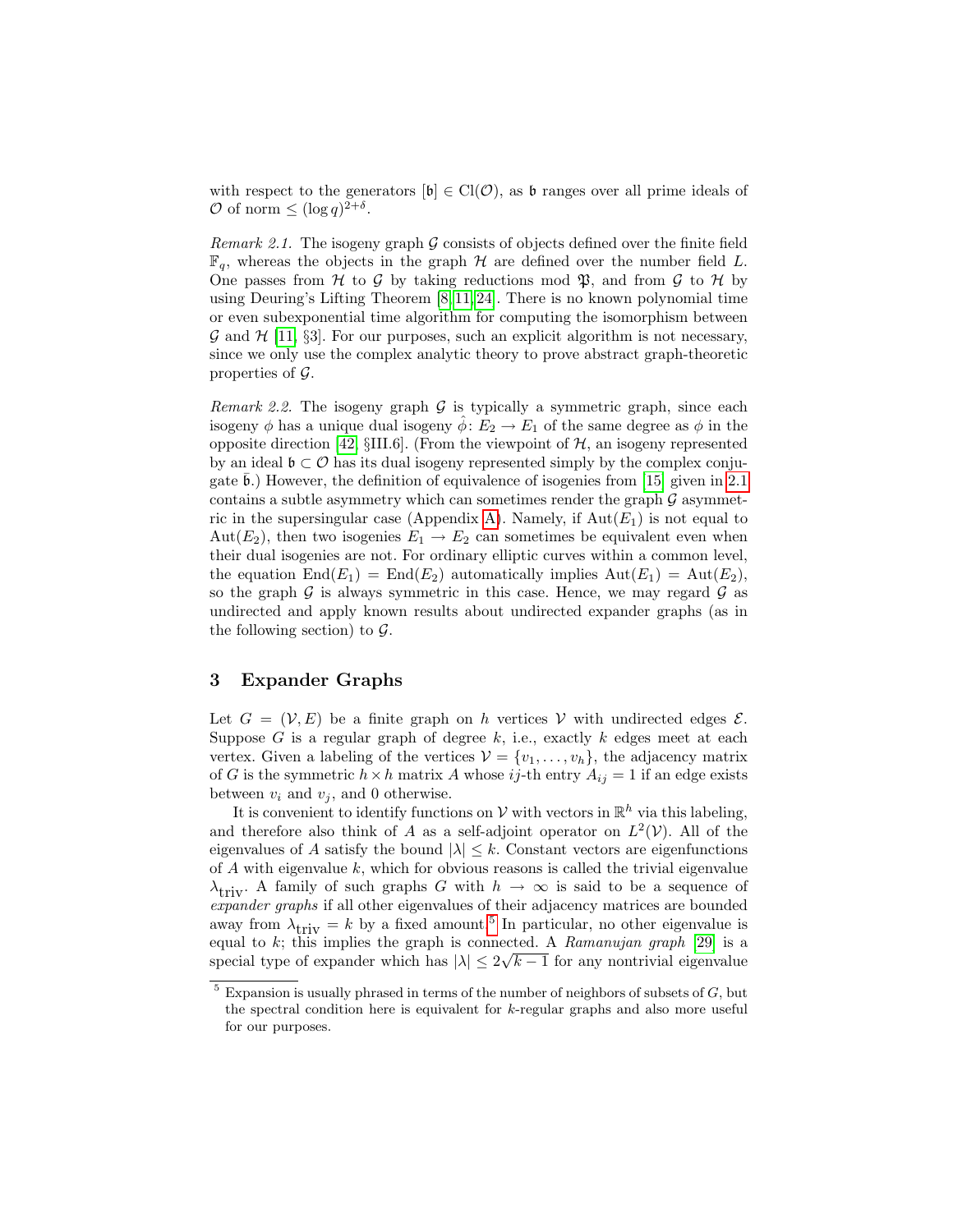which is not equal to  $-k$  (this last possibility happens if and only if the graph is bipartite). The supersingular isogeny graphs in Appendix [A](#page-17-11) are sometimes Ramanujan, while the ordinary isogeny graphs in Section [2.1](#page-6-0) do not qualify, partly because their degree is not bounded. Nevertheless, they still share the most important properties of expanders as far as our applications are concerned. In particular their degree k grows slowly (as a polynomial in  $log |\mathcal{V}|$ ), and they share a qualitatively similar eigenvalue separation: instead the nontrivial eigenvalues  $\lambda$ can be arranged to be  $O(k^{1/2+\epsilon})$  for any desired value of  $\epsilon > 0$ . Since our goal is to establish a polynomial time reduction, this enlarged degree bound is natural, and in fact necessary for obtaining expanders from abelian Cayley graphs [\[1\]](#page-15-3). Obtaining any nontrivial exponent  $\beta < 1$  satisfying  $\lambda = O(k^{\beta})$  is a key challenge for many applications, and accordingly we shall focus on a type of graphs we call "nearly Ramanujan" graphs: families of graphs whose nontrivial eigenvalues  $\lambda$  satisfy that bound.

A fundamental use of expanders is to prove the rapid mixing of the random walk on  $V$  along the edges  $\mathcal{E}$ . The following rapid mixing result is standard but we present it below for convenience. For more information, see [\[5,](#page-15-4) [28,](#page-16-12) [40\]](#page-17-12).

<span id="page-8-1"></span>**Proposition 3.1** Let G be a regular graph of degree k on h vertices. Suppose that the eigenvalue  $\lambda$  of any nonconstant eigenvector satisfies the bound  $|\lambda| \leq c$ for some  $c < k$ . Let S be any subset of the vertices of G, and x be any vertex in G. Then a random walk of any length at least  $\frac{\log 2h/|S|^{1/2}}{\log k/c}$  starting from x will land in S with probability at least  $\frac{|S|}{2h} = \frac{|S|}{2|G}$  $\frac{|S|}{2|G|}$ .

*Proof.* There are  $k^r$  random walks of length r starting from x. One would expect in a truly random situation that roughly  $\frac{|S|}{h}k^r$  of these land in S. The lemma asserts that for  $r \geq \frac{\log 2h/|S|^{1/2}}{\log k/c}$  at least half that number of walks in fact do. Denoting the characteristic functions of S and  $\{x\}$  as  $\chi_S$  and  $\chi_{\{x\}}$ , respectively, we count that

<span id="page-8-0"></span># {walks of length r starting at x and landing in  $S$ } =  $\langle \chi_S , A^r \chi_{\{x\}} \rangle$ , (3.1)

where  $\langle \cdot, \cdot \rangle$  denotes the inner product of functions in  $L^2(\mathcal{V})$ . We estimate this as follows. Write the orthogonal decompositions of  $\chi_S$  and  $\chi_{\lbrace x \rbrace}$  as

$$
\chi_S = \frac{|S|}{h} \mathbf{1} + u \quad \text{and} \quad \chi_{\{x\}} = \frac{1}{h} \mathbf{1} + w ,
$$
\n(3.2)

where 1 is the constant vector and  $\langle u, 1 \rangle = \langle w, 1 \rangle = 0$ . Then [\(3.1\)](#page-8-0) equals the expected value of  $\frac{|S|}{h}k^r$ , plus the additional term  $\langle u, A^rw \rangle$ , which is bounded by  $||u|| ||A^r w||$ . Because  $w \perp \mathbf{1}$  and the symmetric matrix A<sup>r</sup> has spectrum bounded by  $c^r$  on the span of such vectors,

$$
||u|| ||Ar w|| \leq cr ||u|| ||w|| \leq cr ||\chi_{S}|| ||\chi_{\{x\}}|| = cr |S|^{1/2}. \qquad (3.3)
$$

For our values of r this is at most half of  $\frac{|S|}{h}k^r$ , so indeed at least  $\frac{1}{2}$  $|S|$  $\frac{S}{h}k^r$  of the paths terminate in S as was required.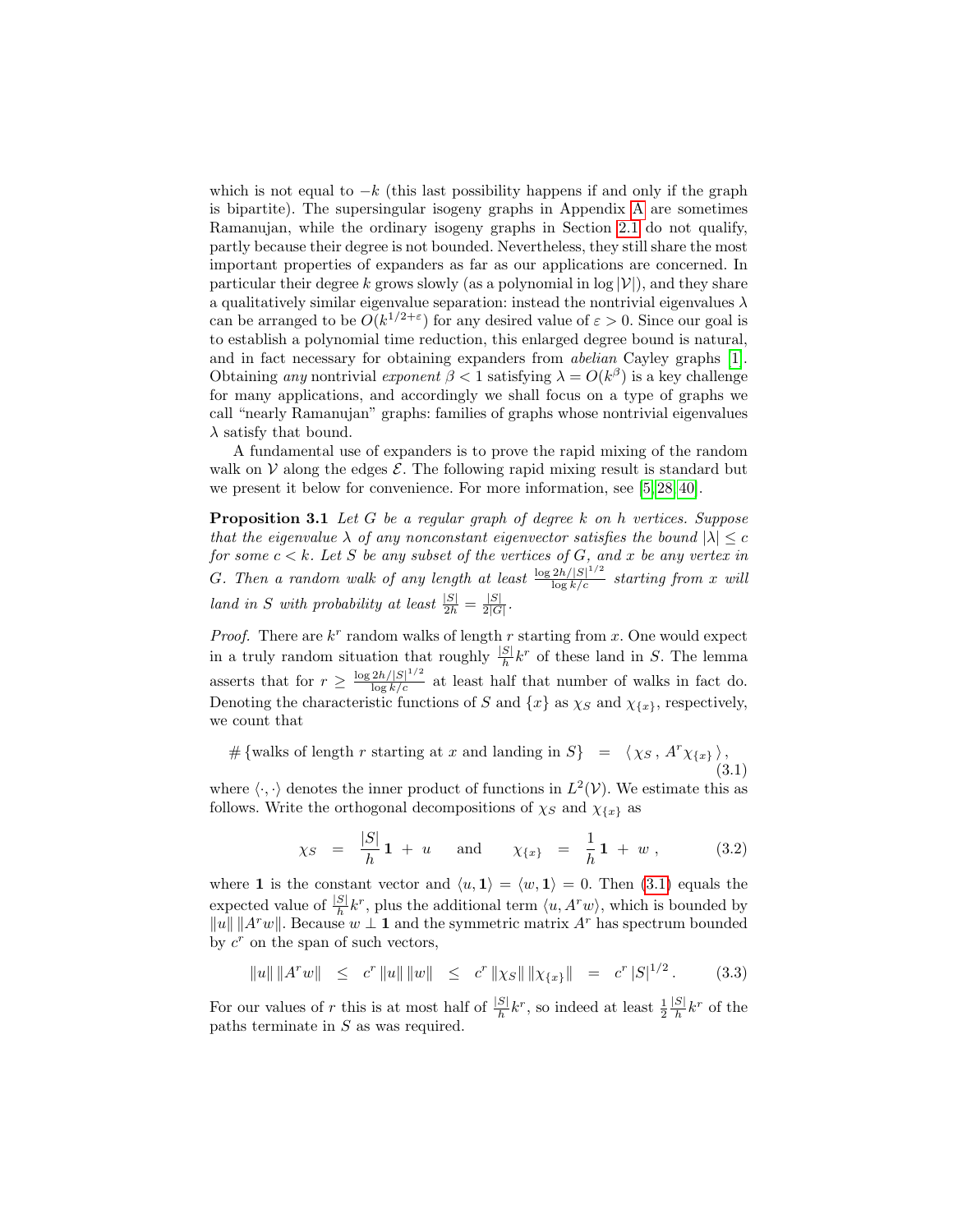In our application the quantities  $k, \frac{k}{k-c}$ , and  $\frac{h}{|S|}$  will all be bounded by polynomials in  $log(h)$ . Under these hypotheses, the probability is at least  $1/2$ that some polylog(h) trials of random walks of polylog(h) length starting from x will reach S at least once. This mixing estimate is the source of our polynomial time random reducibility (Corollary [1.2\)](#page-2-0).

# <span id="page-9-0"></span>4 Spectral Properties of the Isogeny Graph

#### 4.1 Navigating the Isogeny Graph

Let  $\mathcal G$  be as in Section [2.1.](#page-6-0) The isogeny graph  $\mathcal G$  has exponentially many nodes and thus is too large to be stored. However, given a curve  $E$  and a prime  $\ell$ , it is possible to efficiently compute the curves which are connected to  $E$  by an isogeny of degree  $\ell$ . These curves E' have j-invariants which can be found by solving the modular polynomial relation  $\Phi_{\ell}(j(E), j(E')) = 0$ ; the cost of this step is  $O(\ell^3)$ field operations  $[11, 11.6]$  $[11, 11.6]$ . Given the *j*-invariants, the isogenies themselves can then be obtained using the algorithms of  $[10]$  (or  $[26, 27]$  $[26, 27]$  when the characteristic of the field is small). In this way, it is possible to navigate the isogeny graph locally without computing the entire graph. We shall see that it suffices to have the degree of the isogenies in the graph be bounded by  $(\log q)^{2+\delta}$  to assure the Ramanujan properties required for  $\mathcal G$  to be an expander.

#### <span id="page-9-2"></span>4.2  $\theta$ -Functions and Graph Eigenvalues

The graph  $H$  (and therefore also the isomorphic graph  $G$ ) has one node for each ideal class of  $\mathcal O$ . Therefore, the total number of nodes in the graph  $\mathcal G$  is the ideal class number of the order  $\mathcal{O}$ , and the vertices  $\mathcal{V}$  can be identified with ideal class representatives  $\{\alpha_1, \ldots, \alpha_h\}$ . Using the isomorphism between G and H, we see that the generating function  $\sum M_{\alpha_i,\alpha_j}(n)q^n$  for degree n isogenies between the vertices  $\alpha_i$  and  $\alpha_j$  of G is given by

$$
\sum_{n=1}^{\infty} M_{\alpha_i, \alpha_j}(n) q^n \ := \ \frac{1}{e} \sum_{z \in \alpha_i^{-1} \alpha_j} q^{N(z)/N(\alpha_i^{-1} \alpha_j)}, \tag{4.1}
$$

<span id="page-9-1"></span>where e is the number of units in  $\mathcal{O}$  (which always equals 2 for disc( $\mathcal{O}$ ) > 4). The sum on the righthand side depends only on the ideal class of the fractional ideal  $\alpha_i^{-1}\alpha_j$ ; by viewing the latter as a lattice in  $\mathbb{C}$ , we see that  $N(z)/N(\alpha_i^{-1}\alpha_j)$  is a quadratic form of discriminant D where  $D := \text{disc}(\mathcal{O})$  [\[4,](#page-15-1) p. 142]. That means this sum is a  $\theta$ -series, accordingly denoted as  $\theta_{\alpha_i^{-1}\alpha_j}(q)$ . It is a holomorphic modular form of weight 1 for the congruence subgroup  $\Gamma_0(|D|)$  of  $SL(2,\mathbb{Z})$ , transforming according to the character  $\left(\frac{D}{\cdot}\right)$  (see [\[19,](#page-16-15) Theorem 10.9]).

Before discussing exactly which degrees of isogenies to admit into our isogeny graph G, let us first make some remarks about the simpler graph on  $V =$  $\{\alpha_1, \ldots, \alpha_h\}$  whose edges represent isogenies of degree exactly equal to n. Its adjacency matrix is of course the  $h \times h$  matrix  $M(n) = [M_{\alpha_i,\alpha_j}(n)]_{\{1 \le i,j \le h\}}$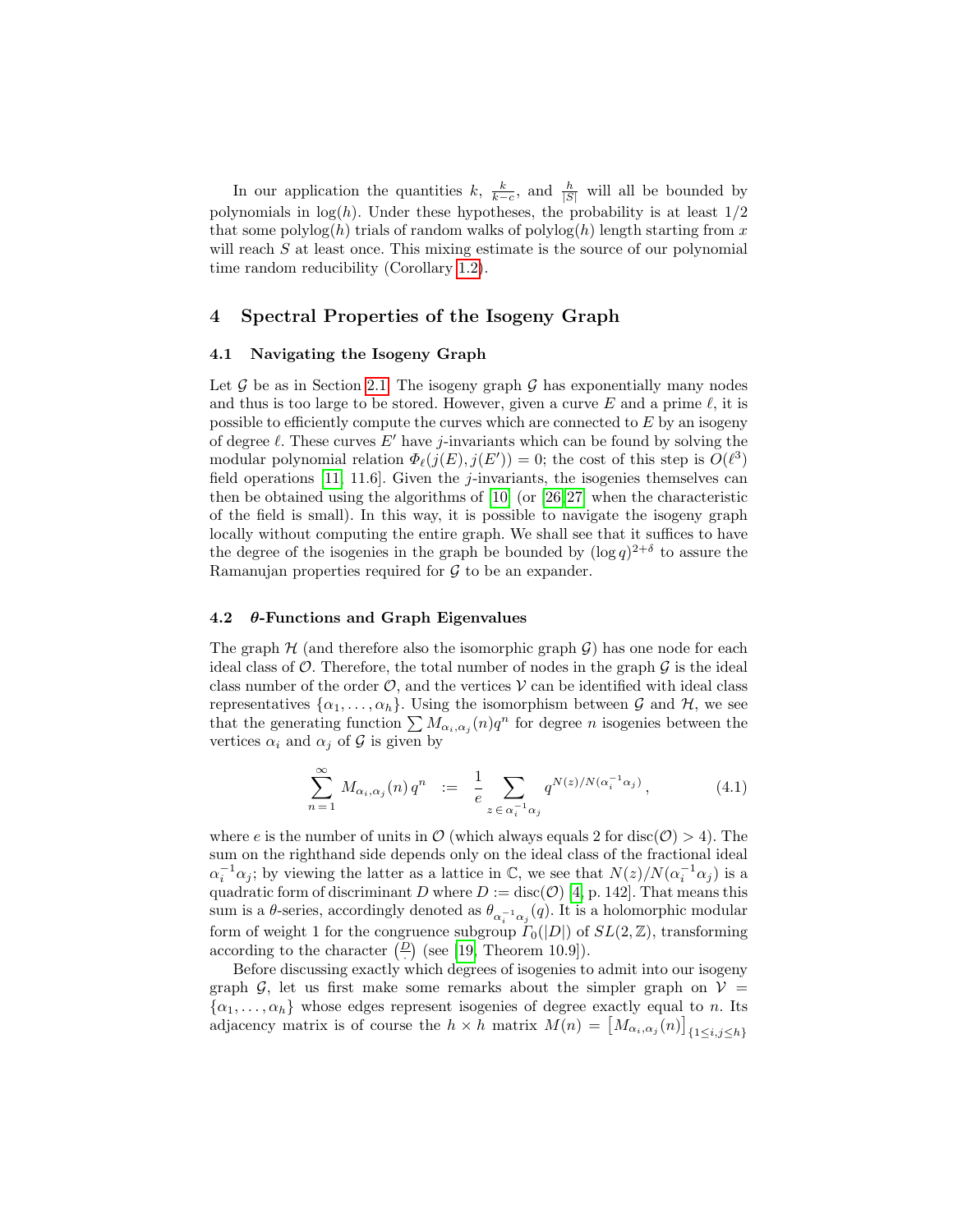defined by series coefficients in [\(4.1\)](#page-9-1). It can be naturally viewed as an operator which acts on functions on  $V = {\alpha_1, \ldots, \alpha_h}$ , by identifying them with h-vectors according to this labeling. We will now simultaneously diagonalize all  $M(n)$ , or what amounts to the same, diagonalize the matrix  $A_q = \sum_{n \geq 1} M(n)q^n$  for any value of  $q < 1$  (where the sum converges absolutely). The primary reason this is possible is that for each fixed  $n$  this graph is an abelian Cayley graph on the ideal class group  $Cl(\mathcal{O})$ , with generating set equal to those classes  $\alpha_i$  which represent an  $n$ -isogeny. The eigenfunctions of the adjacency matrix of an abelian Cayley graph are always given by characters of the group (viewed as functions on the graph), and their respective eigenvalues are sums of these characters over the generating set. This can be seen directly in our circumstance as follows. The *ij*-th entry of  $A_q$  is  $\frac{1}{e} \theta_{\alpha_i^{-1} \alpha_j}(q)$ , which we recall depends only on the ideal class of the fractional ideal  $\alpha_i^{-1}\alpha_j$ . If  $\chi$  is any character of Cl( $\mathcal{O}$ ), viewed as the h-vector whose *i*-th entry is  $\chi(\alpha_i)$ , then the *i*-th entry of the vector  $A_{\alpha} \chi$  may be evaluated through matrix multiplication as

<span id="page-10-0"></span>
$$
(A_q \chi)(\alpha_i) = \frac{1}{e} \sum_{\alpha_j \in \text{Cl}(\mathcal{O})} \theta_{\alpha_i^{-1} \alpha_j}(q) \chi(\alpha_j) = \frac{1}{e} \left( \sum_{\alpha_j \in \text{Cl}(\mathcal{O})} \chi(\alpha_j) \theta_{\alpha_j}(q) \right) \chi(\alpha_i), \tag{4.2}
$$

where in the last equality we have reindexed  $\alpha_i \mapsto \alpha_i \alpha_j$  using the group structure of Cl( $\mathcal{O}$ ). Therefore  $\chi$  is in fact an eigenvector of the matrix  $eA_q$ , with eigenvalue equal to the sum of  $\theta$ -functions enclosed in parentheses, known as a Hecke  $\theta$ -function (see [\[19,](#page-16-15) §12]). These, which we shall denote  $\theta_{\chi}(q)$ , form a more natural basis of modular forms than the ideal class  $\theta$ -functions  $\theta_{\alpha_i}$  because they are in fact Hecke eigenforms. Using [\(4.1\)](#page-9-1), the L-functions of these Hecke characters can be written as

<span id="page-10-1"></span>
$$
L(s,\chi) = L(s,\theta_{\chi}) = \sum_{\substack{\text{integral ideals } \mathfrak{a} \subset K \\ a_n(\chi) = \sum_{\substack{\text{integral ideals } \mathfrak{a} \subset K \\ N\mathfrak{a} = n}} \chi(\mathfrak{a}) \, (N\mathfrak{a})^{-s} = \sum_{n=1}^{\infty} a_n(\chi) \, n^{-s} \,,
$$
\n
$$
\text{where} \quad a_n(\chi) = \sum_{\substack{\text{integral ideals } \mathfrak{a} \subset K \\ N\mathfrak{a} = n}} \chi(\mathfrak{a}) \tag{4.3}
$$

is in fact simply the eigenvalue of  $e M(n)$  for the eigenvector formed from the character  $\chi$  as above, which can be seen by isolating the coefficient of  $q^n$  in the sum on the righthand side of [\(4.2\)](#page-10-0).

## 4.3 Eigenvalue Separation under the Generalized Riemann Hypothesis

Our isogeny graph is a superposition of the previous graphs  $M(n)$ , where n is a prime bounded by a parameter m (which we recall is  $(\log q)^{2+\delta}$  for some fixed  $\delta > 0$ ). This corresponds to a graph on the elliptic curves represented by ideal classes in an order  $\mathcal O$  of  $K = \mathbb Q(\sqrt{d})$ , whose edges represent isogenies of prime degree  $\leq m$ . The graphs with adjacency matrices  $\{M(p) | p \leq m\}$  above share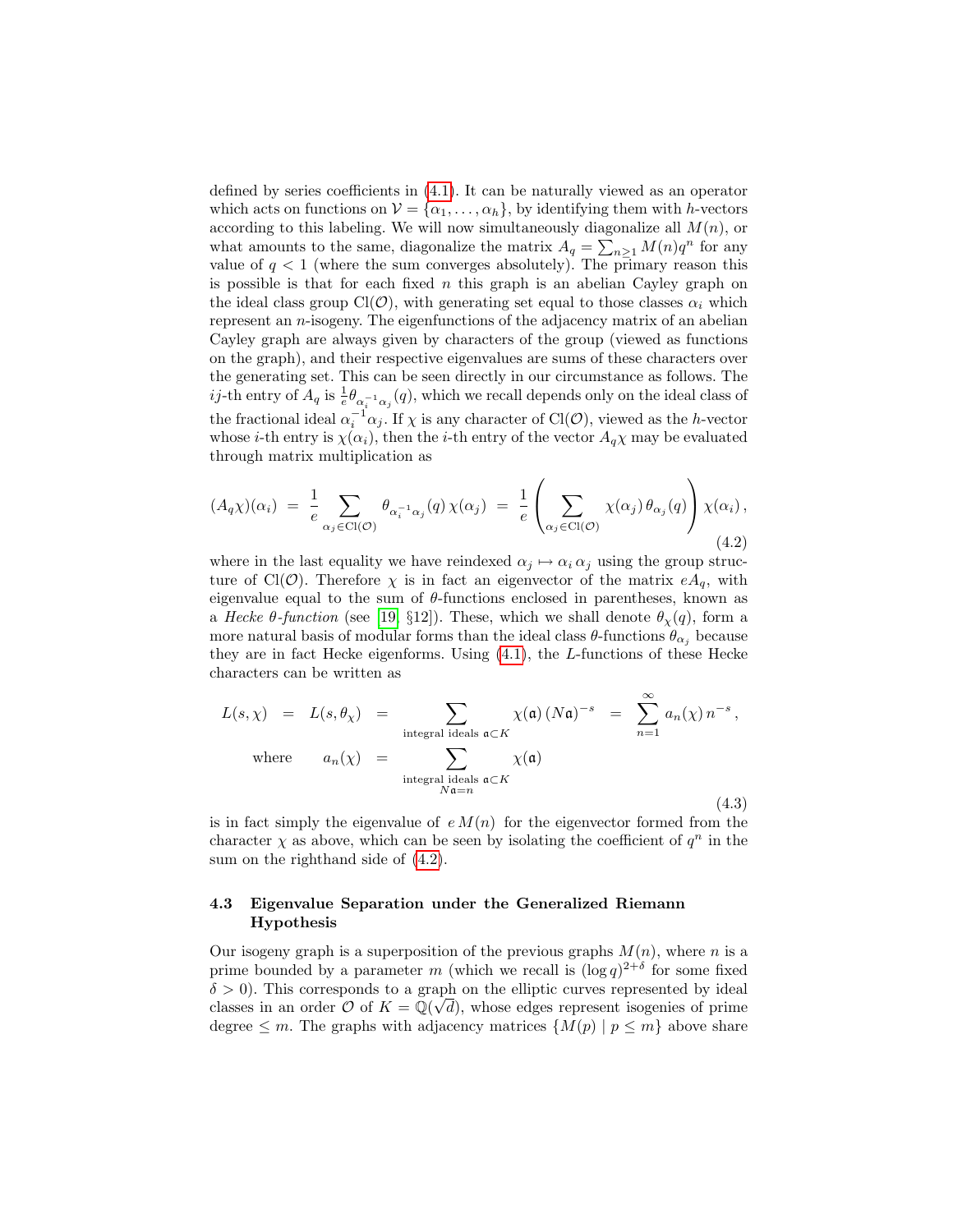<span id="page-11-0"></span>common eigenfunctions (the characters  $\chi$  of Cl( $\mathcal{O}$ )), and so their eigenvalues are

$$
\lambda_{\chi} = \frac{1}{e} \sum_{p \le m} a_p(\chi) = \frac{1}{e} \sum_{p \le m} \sum_{\substack{\text{integral ideals } \mathfrak{a} \subset K \\ N\mathfrak{a} = p}} \chi(\mathfrak{a}). \tag{4.4}
$$

When  $\chi$  is the trivial character,  $\lambda_{\text{triv}}$  equals the degree of the regular graph  $\mathcal{G}$ . Since roughly half of rational primes  $p$  split in  $K$ , and those which do split into two ideals of norm p,  $\lambda_{\text{triv}}$  is roughly  $\frac{\pi(m)}{e} \sim \frac{m}{e \log m}$  by the prime number theorem. This eigenvalue is always the largest in absolute value, as can be deduced from [\(4.4\)](#page-11-0), because  $|\chi(\mathfrak{a})|$  always equals 1 when  $\chi$  is the trivial character. For the polynomial mixing of the random walk in Theorem [1.1](#page-1-1) we will require a separation between the trivial and nontrivial eigenvalues of size  $1/polylog(q)$ . This would be the case, for example, if for each nontrivial character  $\chi$  there merely exists one ideal **a** of prime norm  $\leq m$  with  $\text{Re }\chi(\mathfrak{a}) \leq 1 - \frac{1}{\text{polylog}(q)}$ . This is analogous to the problem of finding a small prime nonresidue modulo, say, a large prime Q, where one merely needs to find any cancellation at all in the character sum  $\sum_{p \le m} \left(\frac{p}{Q}\right)$ . However, the latter requires a strong assumption from analytic number theory, such as the Generalized Riemann Hypothesis (GRH). In the next section we will accordingly derive such bounds for  $\lambda_{\chi}$ , under the assumption of GRH. As a consequence of the more general Lemma [5.3](#page-13-0) we will show the following.

<span id="page-11-1"></span>**Lemma 4.1** Let  $D < 0$  and let  $\mathcal{O}$  be the quadratic order of discriminant  $D$ . If  $\chi$  is a nontrivial ideal class character of  $\mathcal{O}$ , then the Generalized Riemann Hypothesis for  $L(s, \chi)$  implies that the sum  $(4.4)$  is bounded by  $O(m^{1/2} \log |mD|)$ with an absolute implied constant.

*Proof (of Theorem [1.1\)](#page-1-1).* There are only finitely many levels for q less than any given bound, so it suffices to prove the theorem for q large and  $p(x) = x^{2+\delta}$ , where  $\delta > 0$  is fixed. The eigenvalues of the adjacency matrix for a given level are given by [\(4.4\)](#page-11-0). Recall that  $|D| \leq 4q$  and  $\lambda_{\text{triv}} \sim \frac{m}{e \log m}$ . With our choice of  $m =$  $p(\log q)$ , the bound for the nontrivial eigenvalues in Lemma [4.1](#page-11-1) is  $\lambda_{\chi} = O(\lambda_{\text{triv}}^{\beta})$ for any  $\beta > \frac{1}{2} + \frac{1}{\delta+2}$ . That means indeed our isogeny graphs are expanders for q large; the random walk assertion follows from this bound and Proposition [3.1.](#page-8-1)

Proof (of Corollary [1.2\)](#page-2-0). The Theorem shows that a random walk from any fixed curve  $E$  probabilistically reaches the proportion where the algorithm  $A$ succeeds, in at most  $polylog(q)$  steps. Since each step is a low degree isogeny, their composition can be computed in  $\text{polylog}(q)$  steps. Even though the degree of this isogeny might be large, the degrees of each step are small. This provides the random polynomial time reduction of dlog along successive curves in the random walk, and hence from E to a curve for which the algorithm A succeeds.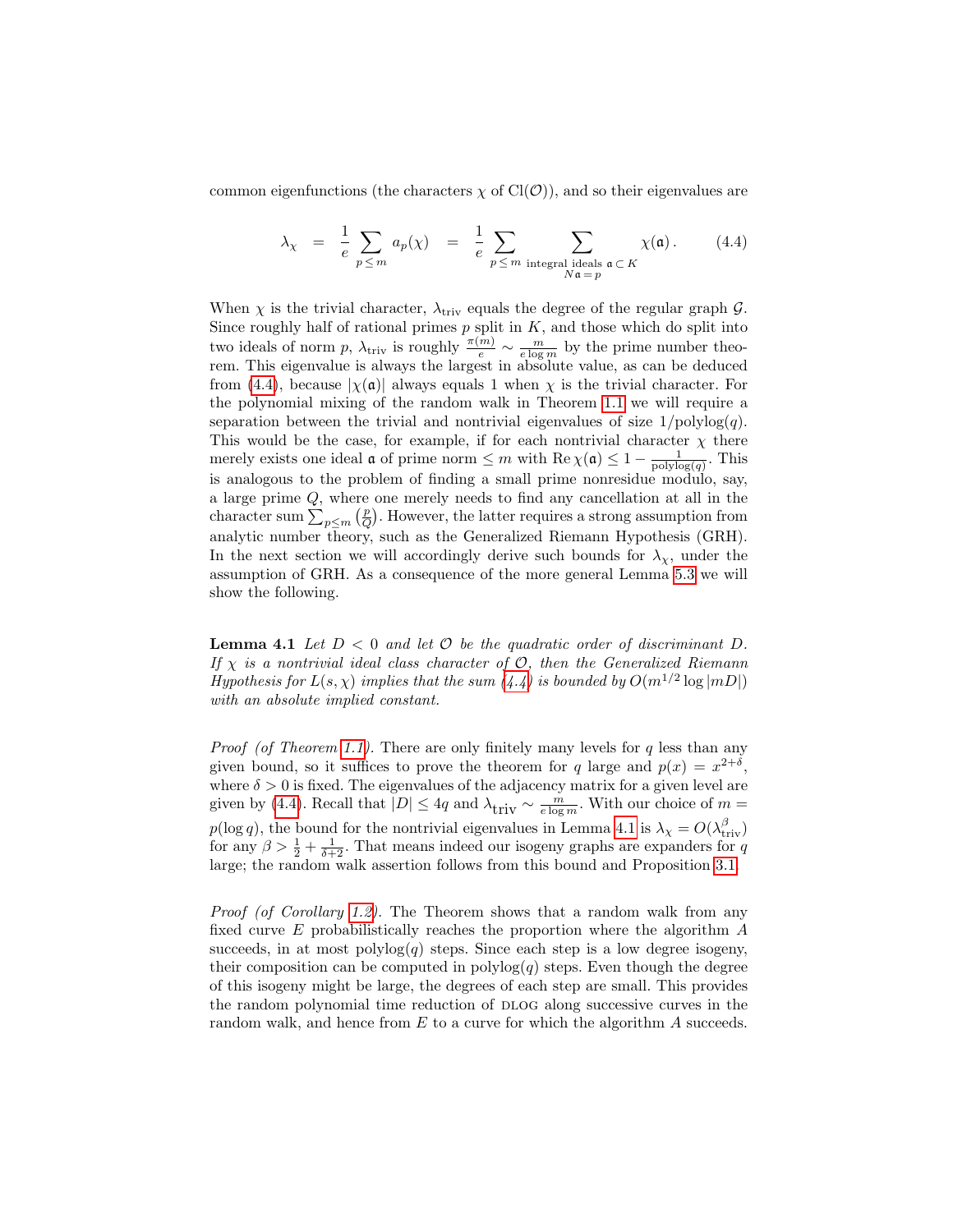# 5 The Prime Number Theorem for Modular Form L-functions

In this section we prove Lemma [4.1,](#page-11-1) assuming the Generalized Riemann Hypothesis (GRH) for the L-functions [\(4.3\)](#page-10-1). Our argument is more general, and in fact gives estimates for sums of the form  $\sum_{p \le m} a_p$ , where  $a_p$  are the prime coefficients of any L-function. This can be thought of as an analog of the Prime Number Theorem because for the simplest L-function,  $\zeta(s)$ ,  $a_p = 1$  and this sum is in fact exactly  $\pi(m)$ . As a compromise between readability and generality, we will restrict the presentation here to the case of modular form L-functions (including  $(4.3)$ ). Background references for this section include [\[19,](#page-16-15) [20,](#page-16-16) [35\]](#page-17-13); for information about more general L-functions see also [\[14,](#page-16-17) [39\]](#page-17-14).

We shall now consider a classical holomorphic modular form  $f$ , with Fourier expansion  $f(z) = \sum_{n=0}^{\infty} c_n e^{2\pi i nz}$ . We will assume that f is a Hecke eigenform, since this condition is met in the situation of Lemma [4.1](#page-11-1) (see the comments between  $(4.2)$  and  $(4.3)$ ). It is natural to study the renormalized coefficients  $a_n = n^{-(k-1)/2}c_n$ , where  $k \ge 1$  is the weight of f (in Section [4.2](#page-9-2)  $k = 1$ , so  $a_n = c_n$ ). The L-function of such a modular form can be written as the Dirichlet series  $\hat{L}(s, f) = \sum_{n=1}^{\infty} a_n n^{-s} = \prod_p (1 - \alpha_p p^{-s})^{-1} (1 - \beta_p p^{-s})^{-1}$ , the last equality using the fact that f is a Hecke eigenform. The L-function  $L(s, f)$  is entire when f is a cusp form (e.g.  $a_0 = 0$ ). The Ramanujan conjecture (in this case a theorem of [\[6\]](#page-15-5) and [\[7\]](#page-15-6)) asserts that  $|\alpha_p|, |\beta_p| \leq 1$ .

Lemma [4.1](#page-11-1) is concerned with estimates for the sums

<span id="page-12-0"></span>
$$
S(m, f) := \sum_{p \le m} a_p. \tag{5.1}
$$

As with the prime number theorem, it is more convenient to instead analyze the weighted sum

$$
\psi(m, f) \quad := \quad \sum_{p^k} b_{p^k} \, \log p \tag{5.2}
$$

over prime powers, where the coefficients  $b_n$  are those appearing in the Dirichlet series for  $-\frac{L'}{L}$  $\frac{L'}{L}(s)$ :

$$
- \frac{L'}{L}(s) = \sum_{n=1}^{\infty} b_n \Lambda(n) n^{-s} = \sum_{p,k} b_{p^k} \log(p) p^{-k s},
$$

i.e.,  $b_{p^k} = \alpha_p^k + \beta_p^k$ .

Lemma 5.1 For a holomorphic modular form f one has

$$
\psi(m, f) = \sum_{p \le m} a_p \log p + O(m^{1/2}).
$$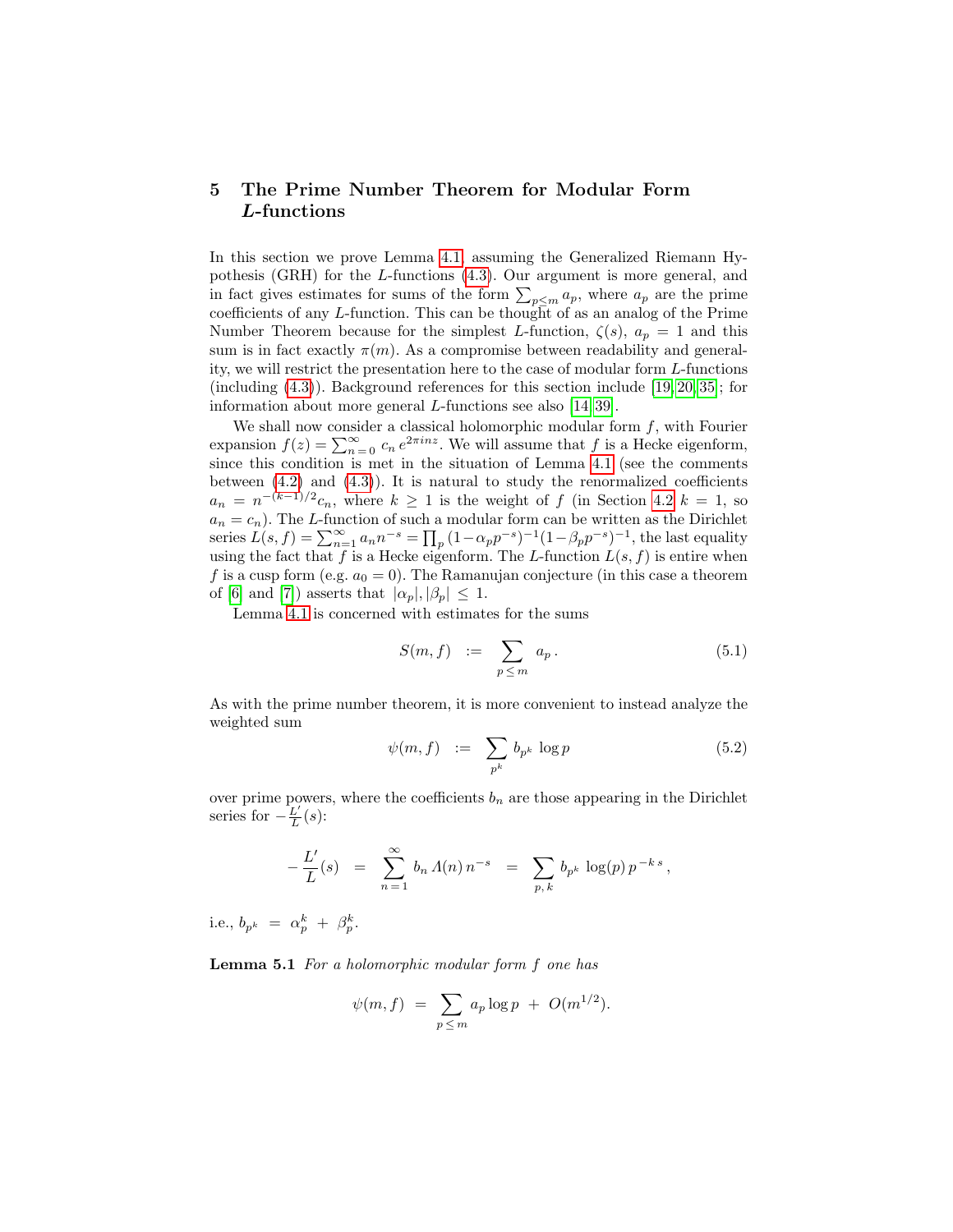Proof. The error term represents the contribution of proper prime powers. Since  $|b_{p^k}| \leq 2$ , it is bounded by twice

$$
\sum_{\substack{p^k \le m \\ k \ge 2}} \log p = \sum_{\substack{p \le m^{1/2} \\ 2 \le k \le \frac{\log m}{\log p} \\ 2 \le k \le \frac{\log m}{\log p}}} \log p \le \sum_{p \le m^{1/2}} \log p \frac{\log m}{\log p} \le \pi (m^{1/2}) \log m,
$$
\n(5.3)

which is  $O(m^{1/2})$  by the Prime Number Theorem.

Lemma 5.2 (Iwaniec [\[20,](#page-16-16) p. 114]) Assume that  $f$  is a holomorphic modu-lar cusp form of level<sup>[6](#page-13-1)</sup> N and that  $L(s, f)$  satisfies GRH. Then  $\psi(m, f)$  =  $O(m^{1/2} \log(m) \log(mN)).$ 

We deduce that  $S'(m, f) := \sum_{p \le m} a_p \log p = O(m^{1/2} \log(m) \log(mN))$ . Finally we shall estimate the sums  $S(m, f)$  from [\(5.1\)](#page-12-0) by removing the  $log(m)$ using a standard partial summation argument.

<span id="page-13-0"></span>**Lemma 5.3** Suppose that  $f$  is a holomorphic modular cusp form of level  $N$  and  $L(s, f)$  satisfies GRH. Then  $S(m, f) = O(m^{1/2} \log(mN)).$ 

*Proof.* First define  $\tilde{a}_p$  to be  $a_p$ , if p is prime, and 0 otherwise. Then

$$
\sum_{p\,\leq\,m} a_p \quad = \quad \sum_{p\,\leq\,m} \left[\tilde{a}_p \log p\right] \frac{1}{\log p} \quad = \quad \sum_{n\,\leq\,m} \left[\tilde{a}_n \log n\right] \frac{1}{\log n} \,.
$$

By partial summation over  $2 \leq n \leq m$ , we then find

$$
\sum_{p \le m} a_p = \sum_{n < m} S'(n, f) \left( \frac{1}{\log(n)} - \frac{1}{\log(n+1)} \right) + \frac{S'(m, f)}{\log m}
$$
\n
$$
\ll \sum_{n < m} \left( n^{1/2} \log(n) \log(nN) \right) \left| \frac{d}{dn} \left( (\log n)^{-1} \right) \right| + m^{1/2} \log(mN)
$$
\n
$$
\ll \sum_{n < m} n^{1/2} \log(n) \log(nN) \frac{1}{n(\log n)^2} + m^{1/2} \log(mN),
$$

so in fact  $S(m, f) = \sum_{p \le m} a_p = O(m^{1/2} \log(mN)).$ 

All the implied constants in these 3 lemmas are absolute. Some useful estimates for them may be found in [\[2\]](#page-15-7).

#### 5.1 Subexponential Reductions via Lindelöf Hypothesis

In the previous lemma we have assumed GRH. It seems very difficult to get a corresponding unconditional bound for  $S(m, f)$ . However, a slightly weaker

<span id="page-13-1"></span> $6$  Actually in [\[20\]](#page-16-16) N equals the conductor of the L-function, which in general may be smaller than the level. The lemma is of course nevertheless valid.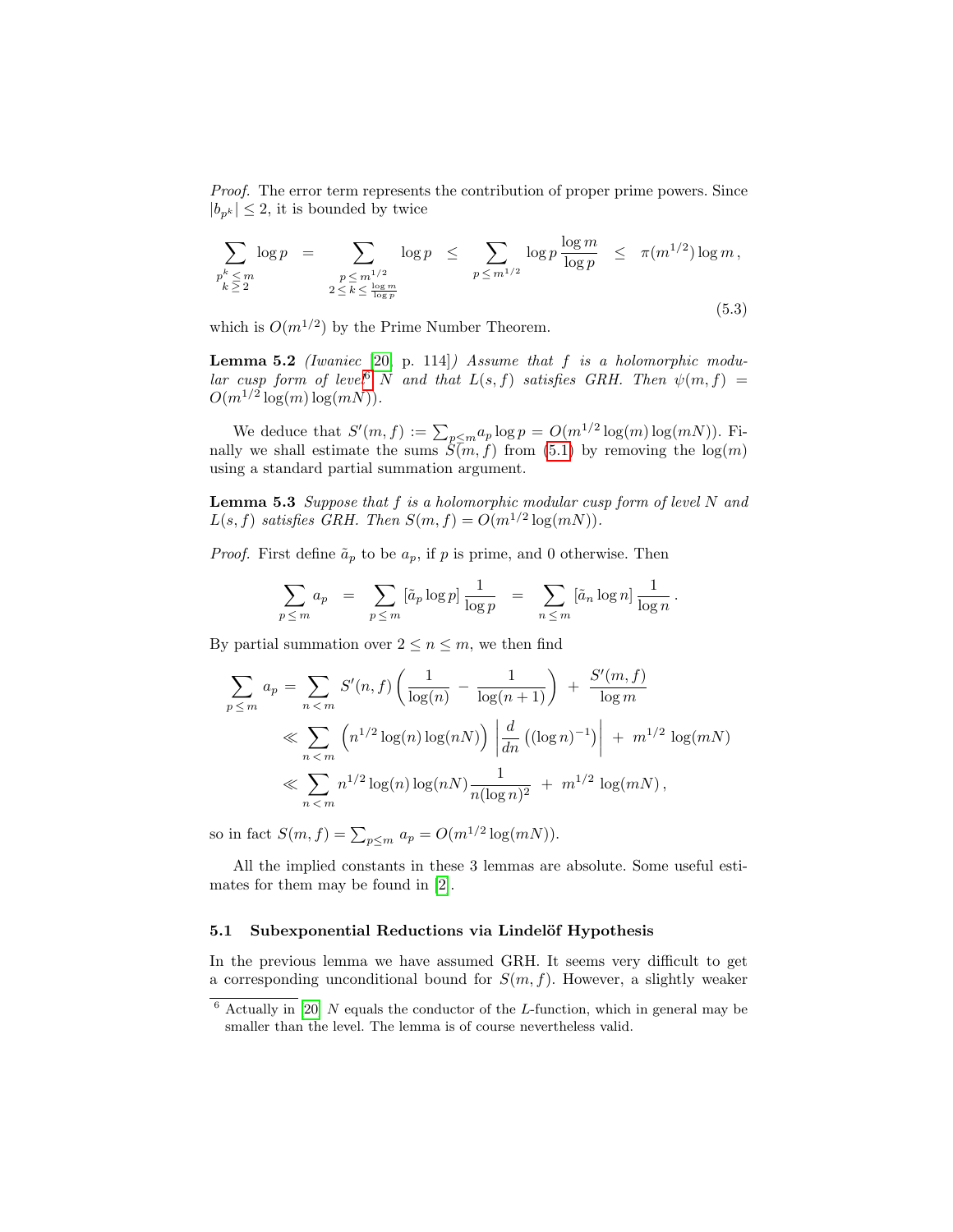statement can be proven by assuming only the Lindelöf hypothesis (which is a consequence of GRH). Namely, one has that  $\sum_{n\leq m} a_n = O_{\varepsilon}(m^{1/2+\varepsilon}N^{\varepsilon})$ , for any  $\varepsilon > 0$  ([\[19,](#page-16-15) (5.61)]). The fact that this last sum is over all  $n \leq m$ , not just primes, is not of crucial importance for our application. However, the significant difference here is that the dependence on  $N$  is not polynomial in  $\log N$ , but merely subexponential. This observation can be used to weaken the hypothesis in Theorem [1.1](#page-1-1) and Corollary [1.2](#page-2-0) from GRH to the Lindelöf hypothesis, at the expense of replacing "polynomial" by "subexponential."

## <span id="page-14-0"></span>6 Distribution of  $c_{\pi}$

Theorem [1.1](#page-1-1) and Corollary [1.2](#page-2-0) are statements about individual levels. As we mentioned in Section [1.1,](#page-1-0) our random reducibility result extends between two levels as long as the levels satisfy the requirement that their conductors differ by polynomially smooth amounts. In this section we explore this extension in more detail, and explain why the above requirement is typically satisfied.

It was mentioned after Theorem [2.2](#page-5-0) that the largest possible conductor difference is  $c_{\pi}$ , which is the largest square factor of  $d_{\pi} = \text{Trace}(E)^2 - 4q$ . In principle this factor could be as large as  $2\sqrt{q}$ , though statistically speaking most integers (a proportion of  $\frac{6}{\pi^2} \approx .61$ ) are square-free, explaining why  $c_{\pi}$  is very often 1 or at least fairly small [\[44\]](#page-17-15). This means, for example, that most randomly selected elliptic curves have an isogeny class consisting of only one level.

When an isogeny class consists of multiple levels, we need to be able to construct vertical isogenies between levels in order to conclude that DLOG instances between the levels are randomly reducible to each other. The fastest known algorithm for constructing vertical isogenies between two levels, due to Kohel [\[23\]](#page-16-1), has runtime  $O(\ell^4)$ , where  $\ell$  is the largest prime dividing the conductor of one of the levels, but not the other. Any two levels which can be efficiently bridged via Kohel's algorithm can be considered as one unit for the purposes of random reducibility. Accordingly, polynomial time random reducibility holds within an isogeny class if  $c_{\pi}$  for that isogeny class is polynomially smooth.

With this in mind, we will now determine a heuristic estimate for the expected size of the largest prime factor  $P(c_{\pi})$  of  $c_{\pi}$ , i.e., the largest prime which divides  $d_{\pi}$  to order at least 2. The trace  $t = \text{Trace}(E)$ , when sampled over random elliptic curves, is thought to have a fairly uniform distribution over most of the Hasse interval. This serves to predict the useful heuristic that  $-d_{\pi} = 4q - t^2$  is typically of size  $q$  (see for example [\[25,](#page-16-18)41]). Assuming that, the probability that  $P(c_{\pi})$  exceeds  $\beta$  can be loosely estimated as  $O(1/\beta)$ . This is because roughly a fraction of  $\rho = \prod_{p > \beta}^{\sqrt{q}} (1 - p^{-2})$  integers of size q have no repeated prime factor  $p > \beta$ . It is easy to see that  $\log(\rho) = O(\sum_{n > \beta} n^{-2}) = O(1/\beta)$ , so that  $1 - \rho = O(1/\beta)$  as suggested.

It follows that a randomly selected elliptic curve is extremely likely to have a small enough value of  $P(c_{\pi})$  to allow for random reducibility throughout its entire isogeny class. This explains why in Figure [1](#page-3-0) all of the randomly generated curves have  $P(c_{\pi}) = 1$ , except for one curve which has  $P(c_{\pi}) = 3$ .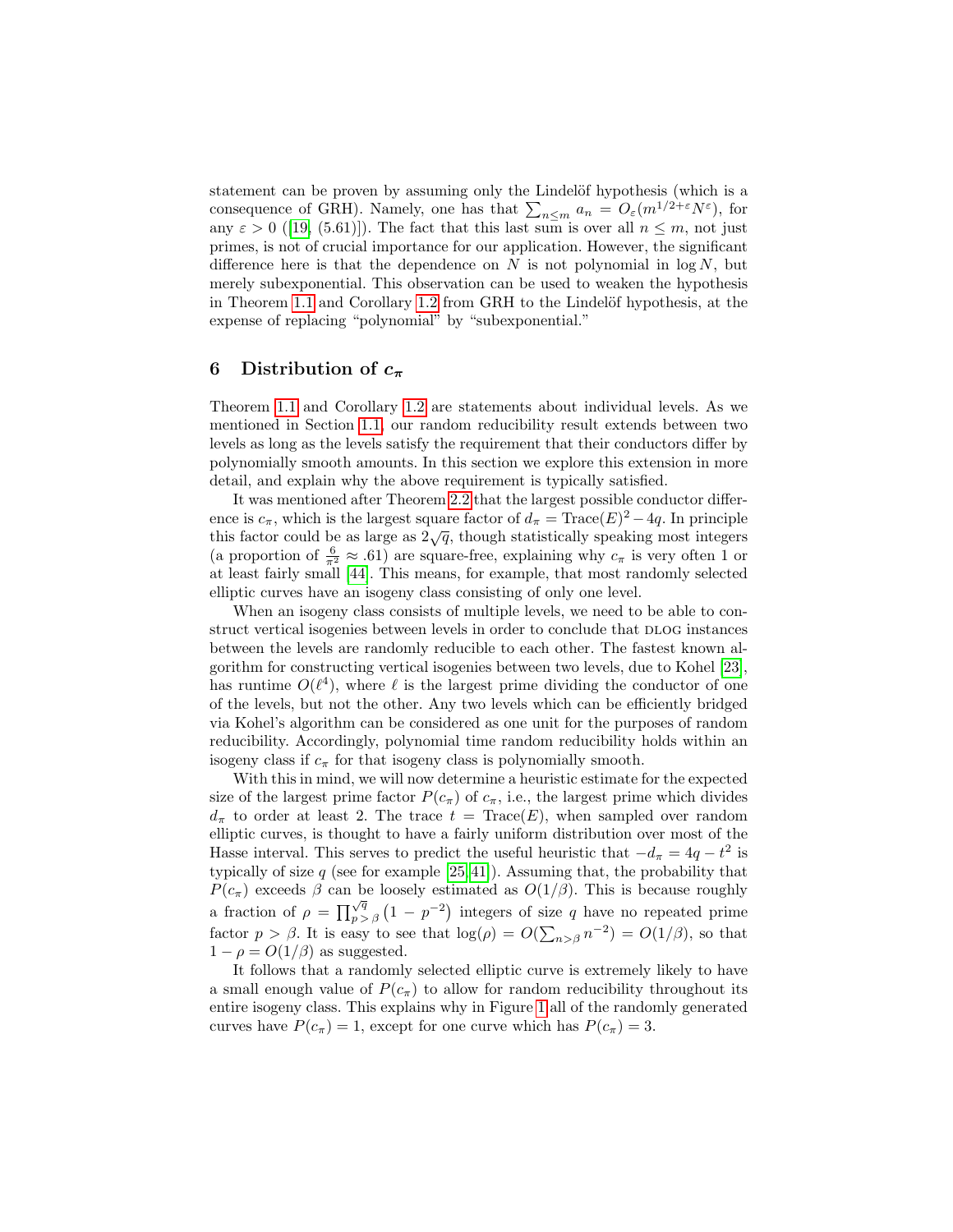Finally, let us consider the situation where a non-random curve is deliberately selected so as to have a large value of  $c_{\pi}$ . Currently the only known methods for constructing such curves is to use complex multiplication methods [\[3,](#page-15-0) Ch. VIII] to construct curves with a predetermined number of points chosen to ensure that to construct curves with a predetermined number of points chosen to ensure that  $c_{\pi}$  is almost as large as  $\sqrt{d_{\pi}}$ . Some convenient examples of such curves are the Koblitz curves listed in the NIST FIPS 186-2 document [\[36\]](#page-17-4), which we have also tabulated in Figure [1.](#page-3-0) Since these curves all have complex multiplication by the  $\frac{2}{3}$ field  $K = \mathbb{Q}(\sqrt{-7})$ , the discriminants of these curves are of the form  $d_{\pi} = -7c_{\pi}^2$ . neightarrow  $\Lambda = \mathbb{Q}(\sqrt{-t})$ , the discriminants of these curves are of the form  $a_{\pi} = -t c_{\pi}$ .<br>If we assume that  $c_{\pi}$  behaves as a random integer of size  $\sqrt{d_{\pi}}$ , which is roughly  $\sqrt{q}$ , then the distribution of  $P(c_{\pi})$  is governed by the usual smoothness bounds for large integers [\[44\]](#page-17-15), and hence is typically too large to permit efficient application of Kohel's algorithm for navigating between levels. Thus we cannot prove random reducibility from a theoretical standpoint for all of the elliptic curves within the isogeny class  $S_{N,q}$  of such a specially constructed curve. However, in practice only a small subset of the elliptic curves in  $S_{N,q}$  are efficiently constructible using the complex multiplication method (or any other presently known method), and this subset coincides exactly with the subcollection of levels in  $S_{N,q}$  which are accessible from the top level (where  $\text{End}(E) = \mathcal{O}_K$ ) using Kohel's algorithm. Pending future developments, it therefore remains true that all of the special curves that we can construct within an isogeny class have equivalent DLOG problems in the random reducible sense.

Acknowledgments: It is a pleasure to thank William Aiello, Michael Ben-Or, Dan Boneh, Brian Conrad, Adolf Hildebrand, Henryk Iwaniec, Dimitar Jetchev, Neal Koblitz, Alexander Lubotzky, Peter Sarnak, Adi Shamir, and Yacov Yacobi for their discussions and helpful comments. We are also indebted to Peter Montgomery for his factoring assistance in producing Figure [1.](#page-3-0)

## References

- <span id="page-15-3"></span>1. Noga Alon and Yuval Roichman, Random Cayley graphs and expanders, Random Structures Algorithms 5 (1994), no. 2, 271–284.
- <span id="page-15-7"></span>2. Eric Bach and Jonathan Sorenson, Explicit bounds for primes in residue classes, Math. Comp. 65 (1996), no. 216, 1717–1735.
- <span id="page-15-0"></span>3. I. F. Blake, G. Seroussi, and N. P. Smart, Elliptic curves in cryptography, London Mathematical Society Lecture Note Series, vol. 265, Cambridge University Press, Cambridge, 2000.
- <span id="page-15-1"></span>4. David A. Cox, Primes of the form  $x^2 + ny^2$ , A Wiley-Interscience Publication, John Wiley & Sons Inc., New York, 1989.
- <span id="page-15-4"></span>5. Giuliana Davidoff, Peter Sarnak, and Alain Valette, Elementary number theory, group theory, and Ramanujan graphs, London Mathematical Society Student Texts, vol. 55, Cambridge University Press, Cambridge, 2003.
- <span id="page-15-5"></span>6. Pierre Deligne, La conjecture de Weil. I, Inst. Hautes Etudes Sci. Publ. Math. ´ (1974), no. 43, 273–307 (French).
- <span id="page-15-6"></span>7. Pierre Deligne and Jean-Pierre Serre, Formes modulaires de poids 1, Ann. Sci. École Norm. Sup.  $(4)$  **7** (1974), 507–530 (1975) (French).
- <span id="page-15-2"></span>8. Max Deuring, Die Typen der Multiplikatorenringe elliptischer Funktionenkörper, Abh. Math. Sem. Hansischen Univ. 14 (1941), 197–272 (German).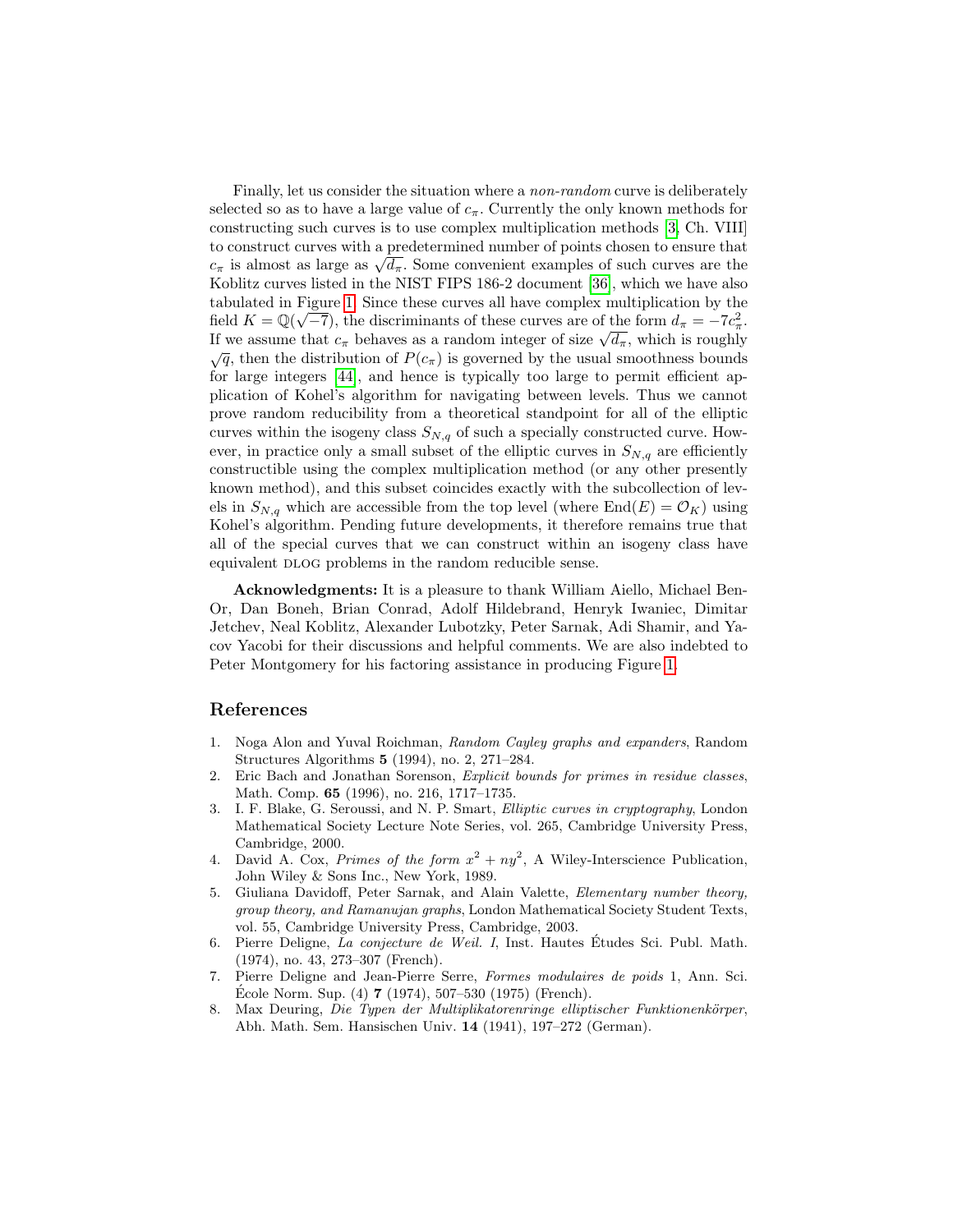- <span id="page-16-20"></span>9. Martin Eichler, Quaternäre quadratische Formen und die Riemannsche Vermutung für die Kongruenzzetafunktion, Arch. Math.  $5$  (1954), 355–366 (German).
- <span id="page-16-2"></span>10. Mireille Fouquet and François Morain, Isogeny volcanoes and the SEA algorithm, Algorithmic number theory (Sydney, 2002), 2002, pp. 276–291.
- <span id="page-16-3"></span>11. Steven D. Galbraith, Constructing isogenies between elliptic curves over finite fields, LMS J. Comput. Math. 2 (1999), 118–138 (electronic).
- <span id="page-16-5"></span>12. Steven D. Galbraith, Florian Hess, and Nigel P. Smart, Extending the GHS Weil descent attack, Advances in cryptology—EUROCRYPT 2002 (Amsterdam), 2002, pp. 29–44.
- <span id="page-16-6"></span>13. P. Gaudry, F. Hess, and N. P. Smart, Constructive and destructive facets of Weil descent on elliptic curves, J. Cryptology 15 (2002), no. 1, 19–46.
- <span id="page-16-17"></span>14. Stephen S. Gelbart and Stephen D. Miller, Riemann's zeta function and beyond, Bull. Amer. Math. Soc. (N.S.) 41 (2004), no. 1, 59–112 (electronic).
- <span id="page-16-9"></span>15. Benedict H. Gross, Heights and the special values of L-series, Number theory (Montreal, Que., 1985), 1987, pp. 115–187.
- <span id="page-16-4"></span>16. D. Harkins and D. Carrel, The Internet key exchange (IKE), Technical Report IETF RFC 2409, November 1998. <http://www.ietf.org/rfc/rfc2409.txt>.
- <span id="page-16-21"></span>17. Jun-ichi Igusa, Fibre systems of Jacobian varieties. III. Fibre systems of elliptic curves, Amer. J. Math. 81 (1959), 453–476.
- <span id="page-16-19"></span>18. Yasutaka Ihara, *Discrete subgroups of*  $PL(2, k_{\varphi})$ , Algebraic Groups and Discontinuous Subgroups (Proc. Sympos. Pure Math., Boulder, Colo., 1965), 1966, pp. 272– 278.
- <span id="page-16-15"></span>19. Henryk Iwaniec, Topics in classical automorphic forms, Graduate Studies in Mathematics, vol. 17, American Mathematical Society, Providence, RI, 1997.
- <span id="page-16-16"></span>20. Henryk Iwaniec and Emmanuel Kowalski, Analytic number theory, American Mathematical Society Colloquium Publications, vol. 53, American Mathematical Society, Providence, RI, 2004.
- <span id="page-16-8"></span>21. M. Jerrum and A. Sinclair, Conductance and the rapid mixing property for Markov chains: the approximation of permanent resolved, ACM Symposium on Theory of Computing (May 1988), 235–243.
- <span id="page-16-0"></span>22. Neal Koblitz, Elliptic curve cryptosystems, Math. Comp. 48 (1987), no. 177, 203– 209.
- <span id="page-16-1"></span>23. David Kohel, Endomorphism rings of elliptic curves over finite fields, University of California, Berkeley, 1996, Ph.D thesis.
- <span id="page-16-10"></span>24. Serge Lang, Elliptic functions, 2nd ed., Graduate Texts in Mathematics, vol. 112, Springer-Verlag, New York, 1987. With an appendix by J. Tate.
- <span id="page-16-18"></span>25. H. W. Lenstra Jr., Factoring integers with elliptic curves, Ann. of Math. (2) 126 (1987), no. 3, 649–673.
- <span id="page-16-13"></span>26. Reynald Lercier, Computing isogenies in  $\mathbf{F}_{2^n}$ , Algorithmic number theory (Talence, 1996), 1996, pp. 197–212.
- <span id="page-16-14"></span>27. R. Lercier and F. Morain, Algorithms for computing isogenies between elliptic curves, Computational perspectives on number theory (Chicago, IL, 1995), 1998, pp. 77–96.
- <span id="page-16-12"></span>28. Alexander Lubotzky, Discrete groups, expanding graphs and invariant measures, Progress in Mathematics, vol. 125, Birkhäuser Verlag, Basel, 1994.
- <span id="page-16-11"></span>29. A. Lubotzky, R. Phillips, and P. Sarnak, Ramanujan graphs, Combinatorica 8 (1988), no. 3, 261–277.
- <span id="page-16-7"></span>30. Alfred J. Menezes, Tatsuaki Okamoto, and Scott A. Vanstone, Reducing elliptic curve logarithms to logarithms in a finite field, IEEE Trans. Inform. Theory 39 (1993), no. 5, 1639–1646.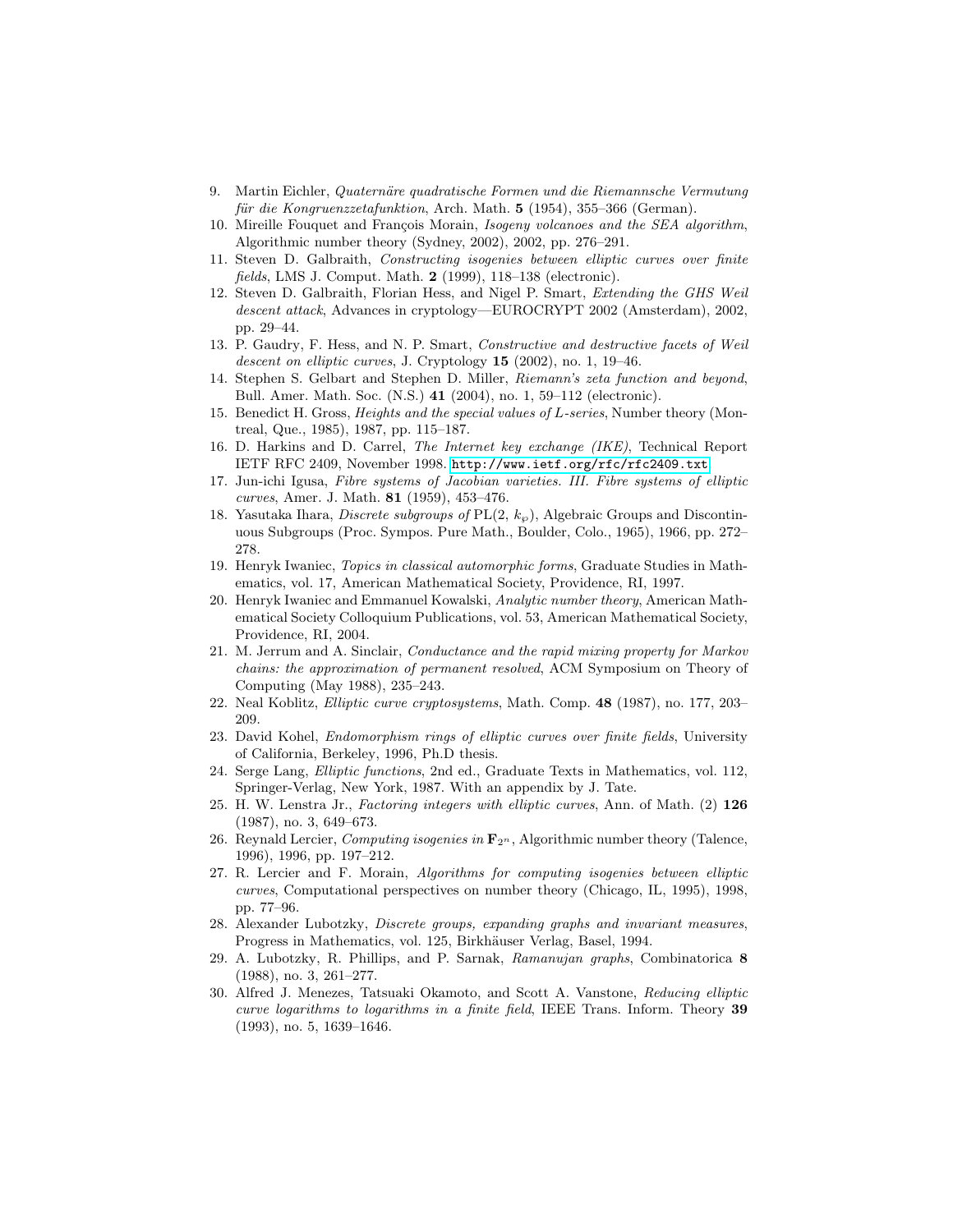- <span id="page-17-1"></span>31. Alfred J. Menezes, Paul C. van Oorschot, and Scott A. Vanstone, Handbook of applied cryptography, CRC Press Series on Discrete Mathematics and its Applications, CRC Press, Boca Raton, FL, 1997. With a foreword by Ronald L. Rivest.
- <span id="page-17-5"></span>32. Alfred Menezes, Edlyn Teske, and Annegret Weng, Weak fields for ECC, Topics in cryptology—CT-RSA 2004, 2004, pp. 366–386.
- <span id="page-17-3"></span>33. J.-F. Mestre, La méthode des graphes. Exemples et applications, Proceedings of the international conference on class numbers and fundamental units of algebraic number fields (Katata, 1986), 1986, pp. 217–242 (French).
- <span id="page-17-0"></span>34. Victor S. Miller, Use of elliptic curves in cryptography, Advances in cryptology— CRYPTO '85 (Santa Barbara, Calif., 1985), 1986, pp. 417–426.
- <span id="page-17-13"></span>35. M. Ram Murty, Problems in analytic number theory, Graduate Texts in Mathematics, vol. 206, Springer-Verlag, New York, 2001. Readings in Mathematics.
- <span id="page-17-4"></span>36. National Institute of Standards and Technology, Digital Signature Standard (DSS), Technical Report FIPS PUB 186–2, January 2000.

<http://csrc.nist.gov/publications/fips/>.

- <span id="page-17-9"></span>37. Arnold K. Pizer, Ramanujan graphs and Hecke operators, Bull. Amer. Math. Soc. (N.S.) 23 (1990), no. 1, 127–137.
- <span id="page-17-10"></span>38. *Ramanujan graphs*, Computational perspectives on number theory (Chicago, IL, 1995), 1998, pp. 159–178.
- <span id="page-17-14"></span>39. Zeev Rudnick and Peter Sarnak, Zeros of principal L-functions and random matrix theory, Duke Math. J. 81 (1996), no. 2, 269–322. A celebration of John F. Nash, Jr.
- <span id="page-17-12"></span>40. Peter Sarnak, Some applications of modular forms, Cambridge Tracts in Mathematics, vol. 99, Cambridge University Press, Cambridge, 1990.
- <span id="page-17-16"></span>41. Jean-Pierre Serre, Abelian l-adic representations and elliptic curves, McGill University lecture notes written with the collaboration of Willem Kuyk and John Labute, W. A. Benjamin, Inc., New York-Amsterdam, 1968.
- <span id="page-17-7"></span>42. Joseph H. Silverman, The arithmetic of elliptic curves, Graduate Texts in Mathematics, vol. 106, Springer-Verlag, New York, 1994.
- <span id="page-17-8"></span>43. John Tate, Endomorphisms of abelian varieties over finite fields, Invent. Math. 2 (1966), 134–144.
- <span id="page-17-15"></span>44. Gérald Tenenbaum, Introduction to analytic and probabilistic number theory, Cambridge Studies in Advanced Mathematics, vol. 46, Cambridge University Press, Cambridge, 1995. Translated from the second French edition (1995) by C. B. Thomas.
- <span id="page-17-6"></span>45. Edlyn Teske, An elliptic curve trapdoor system (extended abstract), High primes and misdemeanours: lectures in honour of the 60th birthday of Hugh Cowie Williams, 2004, pp. 341–352.
- <span id="page-17-2"></span>46. Lawrence C. Washington, Elliptic curves, Discrete Mathematics and its Applications (Boca Raton), Chapman & Hall/CRC, Boca Raton, FL, 2003.

# <span id="page-17-11"></span>A Supersingular Case

In this appendix we discuss the isogeny graphs for supersingular elliptic curves and prove Theorem [1.1](#page-1-1) in this setting. The isogeny graphs were first considered by Mestre [\[33\]](#page-17-3), and were shown by Pizer [\[37,](#page-17-9)[38\]](#page-17-10) to have the Ramanujan property. Curiously, the actual graphs were first described by Ihara [\[18\]](#page-16-19) in 1965, but not noticed to be examples of expander graphs until much later. We have decided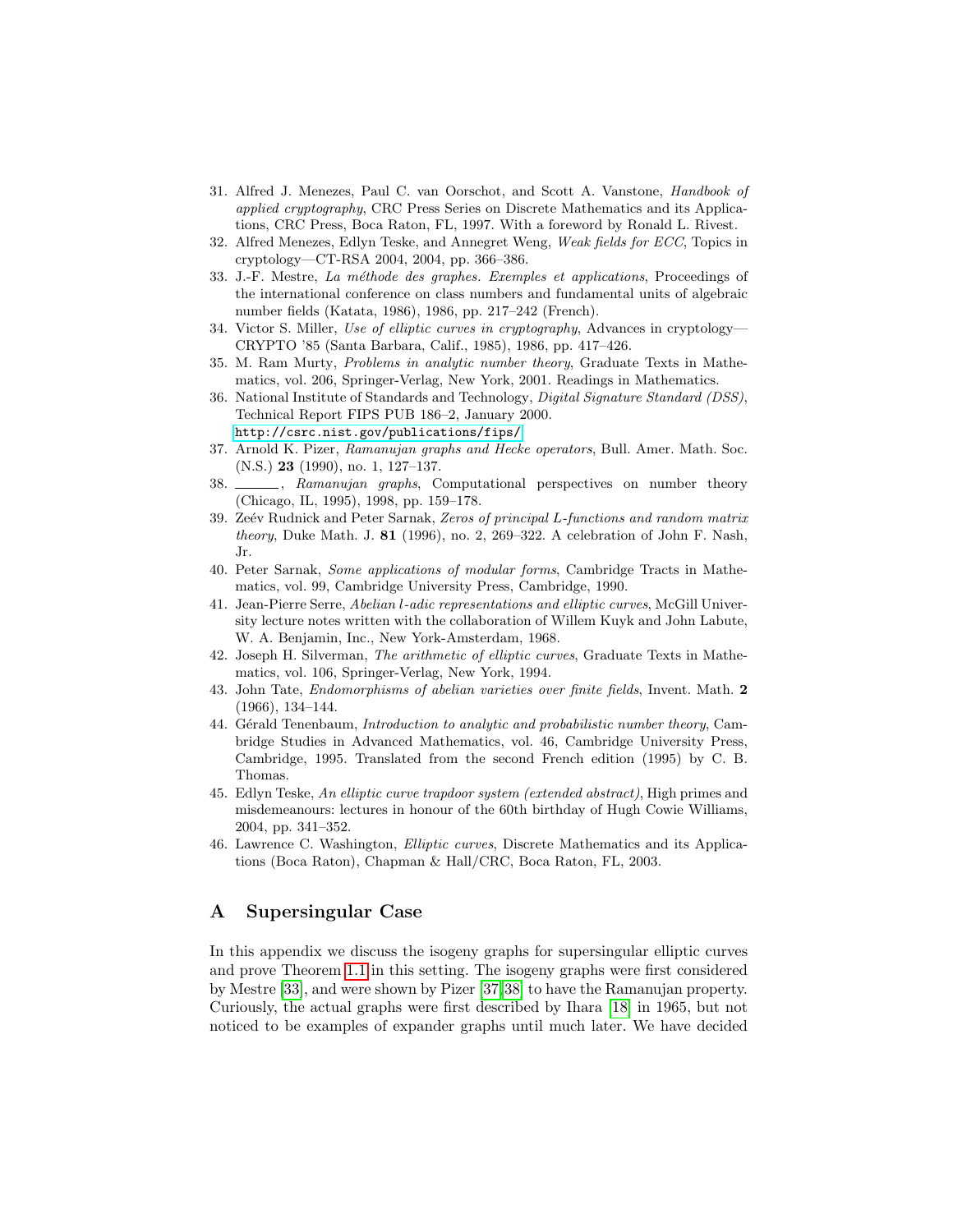to give an account here for completeness, mainly following Pizer's arguments. The isogeny graphs we will present here differ from those in the ordinary case in that they are directed. This will cause no serious practical consequences, because one can arrange that only a bounded number of edges in these graphs will be unaccompanied by a reverse edge. Also, the implication about rapid mixing used for Theorem [1.1](#page-1-1) carries over as well in the directed setting with almost no modification. It is instructive to compare the proofs for the ordinary and supersingular cases, in order to see how GRH plays a role analogous to the Ramanujan conjectures.

Every  $\bar{\mathbb{F}}_q$ -isomorphism class of supersingular elliptic curves in characteristic p is defined over either  $\mathbb{F}_p$  or  $\mathbb{F}_{p^2}$  [\[42\]](#page-17-7), so it suffices to fix  $\mathbb{F}_q = \mathbb{F}_{p^2}$  as the field of definition for this discussion. Thus, in contrast to ordinary curves, there is a finite bound  $g$  on the number of isomorphism classes that can belong to any given isogeny class (this bound is in fact the genus of the modular curve  $X_0(p)$ , which is roughly  $\frac{p+1}{12}$ ). It turns out that all isomorphism classes of supersingular curves defined over  $\mathbb{F}_{p^2}$  belong to the same isogeny class [\[33\]](#page-17-3). Because the number of supersingular curves up to isomorphism is so much smaller than the number of ordinary curves up to isomorphism, correspondingly fewer of the edges need to be included in order to form a Ramanujan graph. For a fixed prime value of  $\ell \neq p$ , we define the vertices of the supersingular isogeny graph G to consist of these  $g$  isomorphism classes, with directed edges indexed by equivalence classes of degree- $\ell$  isogenies as defined below. In fact, we will prove that  $\mathcal{G}$  is a directed or degree-t isogenies as denied below. In fact, we will prove that  $\mathcal{G}$  is a directed  $k = \ell + 1$ -regular graph satisfying the Ramanujan bound of  $|\lambda| \leq 2\sqrt{\ell} = 2\sqrt{k-1}$ for the nontrivial eigenvalues of its adjacency matrix. The degree  $\ell$  in particular may be taken to be as small as 2 or 3.

For the definition of the equivalence classes of isogenies — as well as later for the proofs — we now need to recall the structure of the endomorphism rings of supersingular elliptic curves. In contrast to the ordinary setting (Section [2\)](#page-3-1), the endomorphism ring  $End(E)$  is a maximal order in the quaternion algebra  $R = \mathbb{Q}_{p,\infty}$  ramified at p and  $\infty$ . Moreover, isomorphism classes of supersingular curves  $E_i$  isogenous to E are in 1-1 correspondence with the left ideal classes  $I_i := \text{Hom}(E_i, E)$  of R. As in Section [2.1,](#page-6-0) call two isogenies  $\phi_1, \phi_2 : E_i \to E_j$ equivalent if there exists an automorphism  $\alpha$  of  $E_i$  such that  $\phi_2 = \alpha \phi_1$ . Under this relation, the set of equivalence classes of isogenies from  $E_i$  to  $E_j$  is equal to  $I_j^{-1}I_i$  modulo the units of  $I_j$ . This correspondence is degree preserving, in the sense that the degree of an isogeny equals the reduced norm of the corresponding element in  $I_j^{-1}I_i$ , normalized by the norm of  $I_j^{-1}I_i$  itself. This is the notion of equivalence class of isogenies referred to in the definition of  $\mathcal G$  in the previous paragraph. Thus, for any integer  $n$ , the generating function for the number  $M_{ii}(n)$  of equivalence classes of degree n isogenies from  $E_i$  to  $E_j$  (i.e., the number of edges between vertices representing elliptic curves  $E_i$  and  $E_j$ ) is given by

<span id="page-18-0"></span>
$$
\sum_{n=0}^{\infty} M_{ij}(n) q^n \ := \ \frac{1}{e_j} \sum_{\alpha \in I_j^{-1} I_i} q^{N(\alpha)/N(I_j^{-1} I_i)}, \tag{A.1}
$$